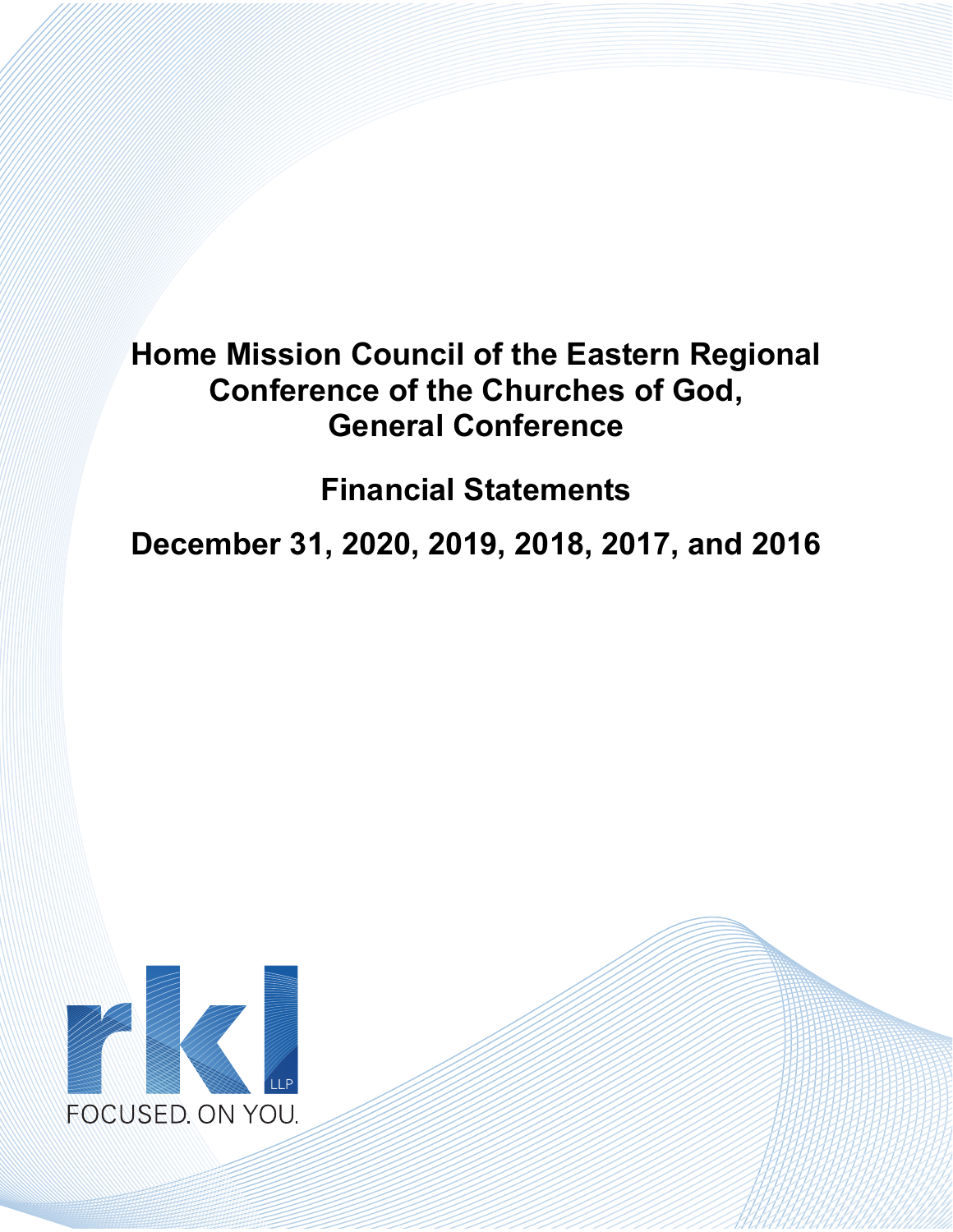Table of Contents December 31, 2020, 2019, 2018, 2017, and 2016

|                                         | Page      |
|-----------------------------------------|-----------|
| <b>INDEPENDENT AUDITOR'S REPORT</b>     | 1 and $2$ |
| <b>FINANCIAL STATEMENTS</b>             |           |
| <b>Statement of Financial Position</b>  | 3         |
| <b>Statement of Activities</b>          | 4         |
| <b>Statement of Functional Expenses</b> | 5         |
| <b>Statement of Cash Flows</b>          | 6 and 7   |
| <b>Notes to Financial Statements</b>    | 8 to 23   |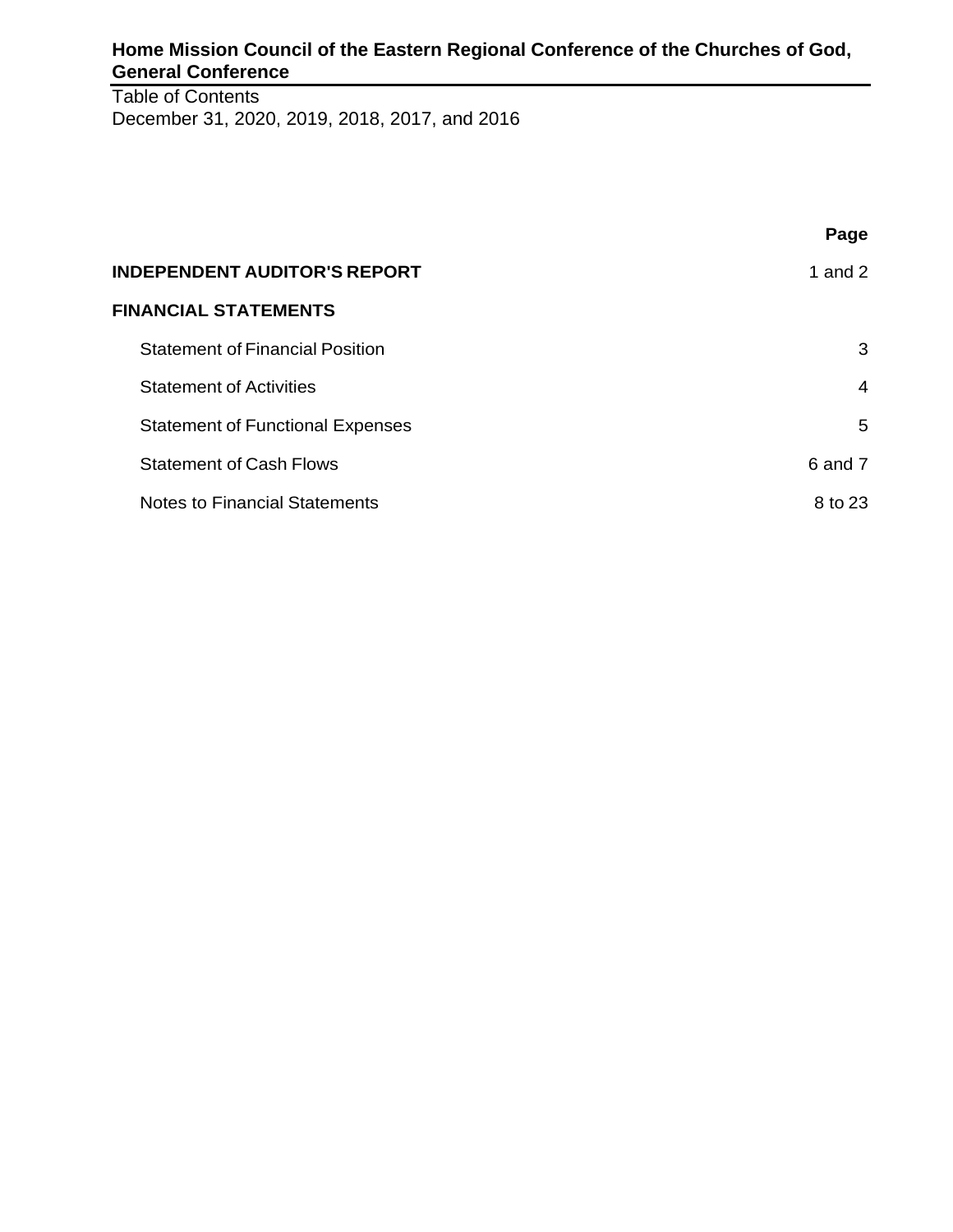

## **Independent Auditor's Report**

To the Board of Trustees Home Mission Council of the Eastern Regional Conference of the Churches of God, General Conference Harrisburg, Pennsylvania

### **Report on the Financial Statements**

We have audited the accompanying financial statements of Home Mission Council of the Eastern Regional Conference of the Churches of God, General Conference, which comprise the statement of financial position as of December 31, 2020, 2019, 2018, 2017, and 2016, and the related statements of activities, functional expenses, and cash flows for the years then ended, and the related notes to the financial statements.

### **Management's Responsibility**

Management is responsible for the preparation and fair presentation of these financial statements in accordance with accounting principles generally accepted in the United States of America; this includes the design, implementation, and maintenance of internal control relevant to the preparation and fair presentation of the financial statements that are free from material misstatement, whether due to fraud or error.

#### **Auditor's Responsibility**

Our responsibility is to express an opinion on these financial statements based on our audits. We conducted our audits in accordance with auditing standards generally accepted in the United States of America. Those standards require that we plan and perform the audit to obtain reasonable assurance about whether the financial statements are free of material misstatement.

An audit involves performing procedures to obtain audit evidence about the amounts and disclosures in the financial statements. The procedures selected depend on the auditor's judgment, including the assessment of the risks of material misstatement of the financial statements, whether due to fraud or error. In making those risk assessments, the auditor considers internal control relevant to the entity's preparation and fair presentation of the financial statements in order to design audit procedures that are appropriate in the circumstances, but not for the purpose of expressing an opinion on the effectiveness of the entity's internal control. Accordingly, we express no such opinion. An audit also includes evaluating the appropriateness of accounting policies used and the reasonableness of significant accounting estimates made by management, as well as evaluating the overall presentation of the financial statements.

We believe that the audit evidence we have obtained is sufficient and appropriate to provide a basis for our audit opinion.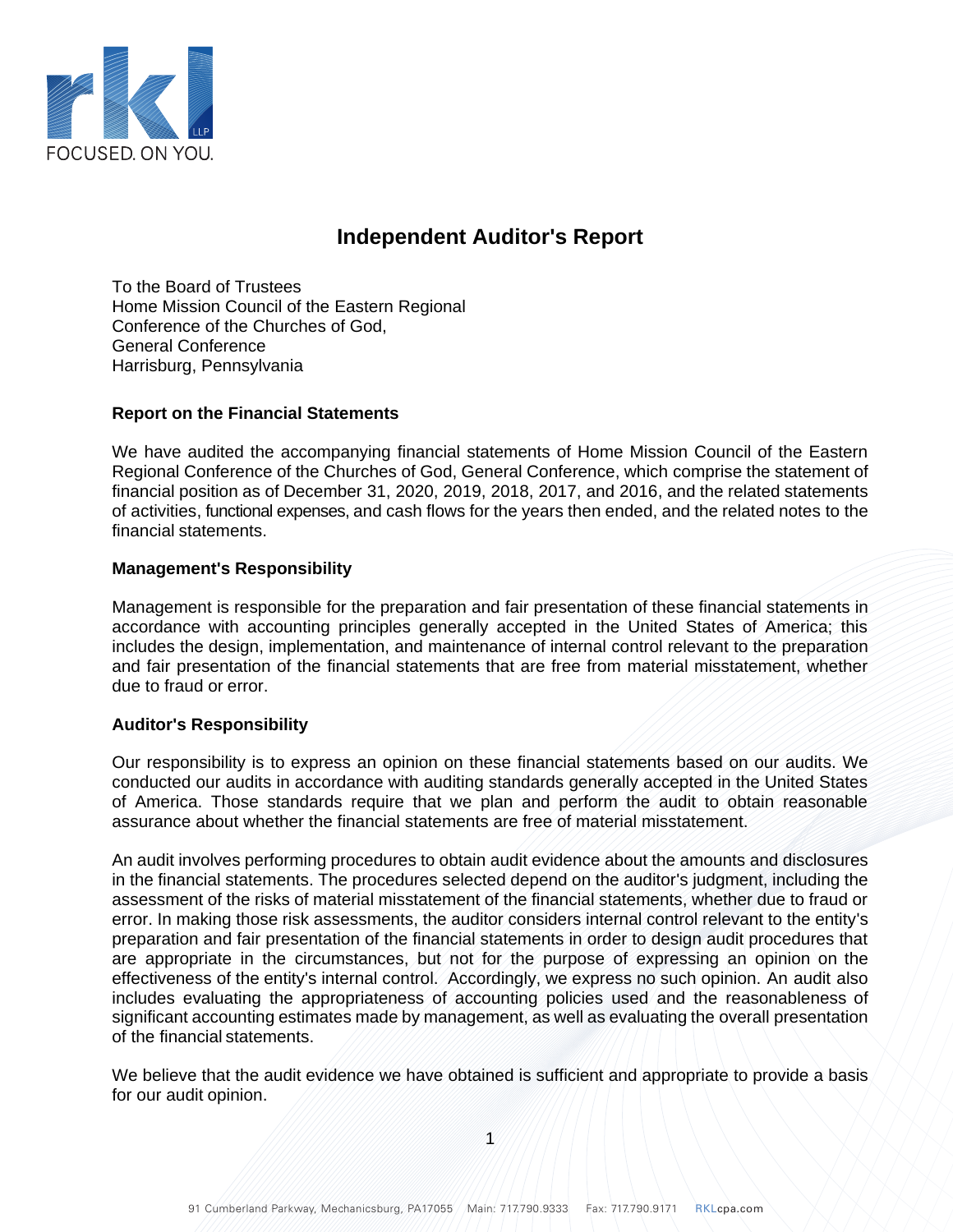### **Opinion**

In our opinion, the financial statements referred to above present fairly, in all material respects, the financial position of Home Mission Council of the Eastern Regional Conference of the Churches of God, General Conference as of December 31, 2020, 2019, 2018, 2017, and 2016, and the changes in its net assets and its cash flows for the years then ended in accordance with accounting principles generally accepted in the United States of America.

RKL LIP

June 1, 2021 Mechanicsburg, Pennsylvania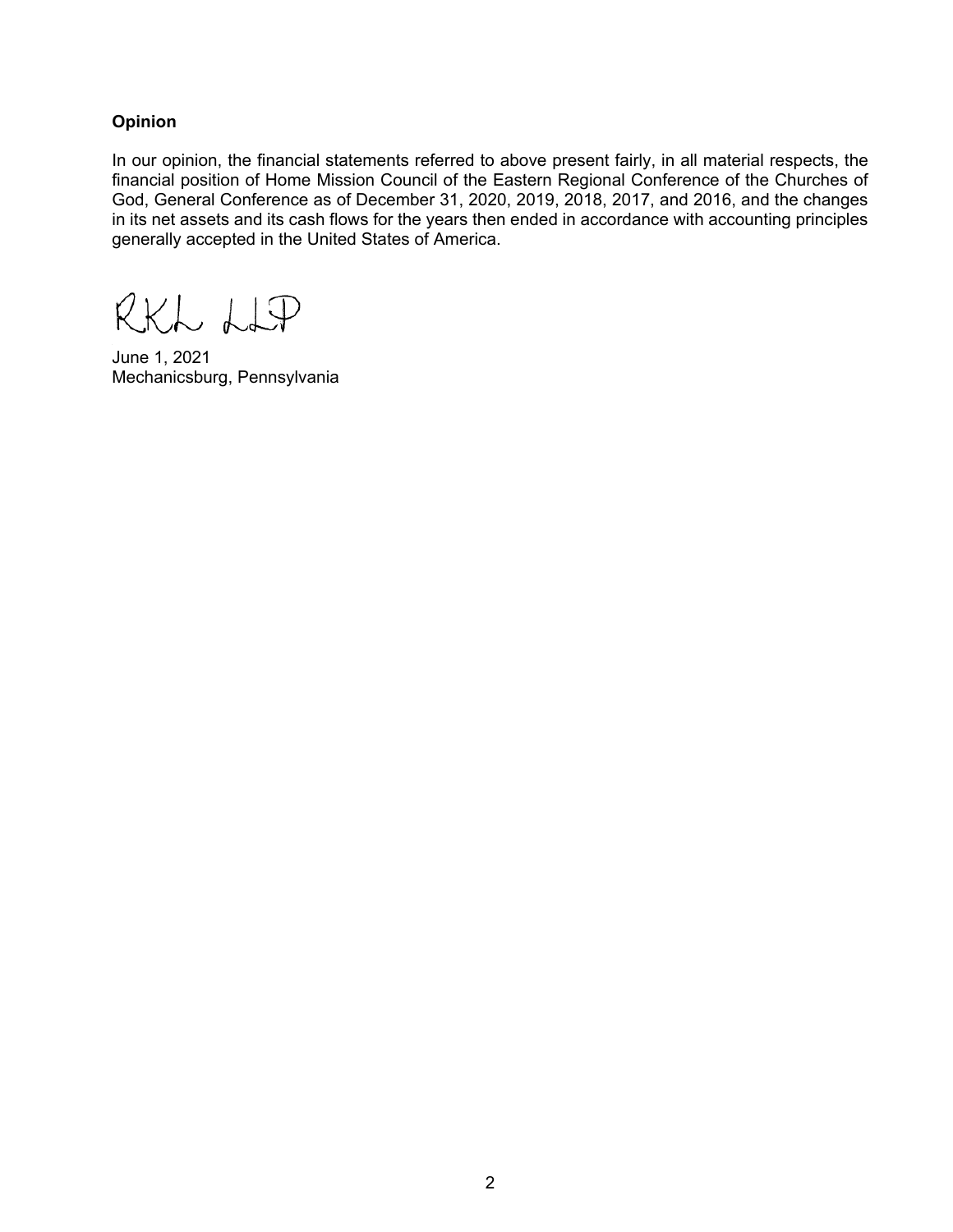Statement of Financial Position

|                                         | 2020            |    | 2019      | December 31,<br>2018 |    | 2017      |               | 2016      |
|-----------------------------------------|-----------------|----|-----------|----------------------|----|-----------|---------------|-----------|
| <b>Assets</b>                           |                 |    |           |                      |    |           |               |           |
| Cash and cash equivalents               | \$<br>770,030   | \$ | 1,027,355 | \$<br>909,147        | \$ | 803,841   | $\frac{1}{2}$ | 449,605   |
| Investments                             | 1,926,115       |    | 1,235,324 | 929,487              |    | 966,407   |               | 887,234   |
| Mortgages and notes receivable          | 5,549,979       |    | 5,380,826 | 5,672,191            |    | 5,656,262 |               | 5,823,783 |
| Accrued interest receivable             | 49,919          |    | 16,116    | 45,102               |    | 6,672     |               | 14,522    |
| <b>Total Assets</b>                     | 8,296,043       | S  | 7,659,621 | \$<br>7,555,927      | S  | 7,433,182 | S.            | 7,175,144 |
| <b>Liabilities and Net Assets</b>       |                 |    |           |                      |    |           |               |           |
| <b>Liabilities</b>                      |                 |    |           |                      |    |           |               |           |
| Certificates of investment              | \$<br>6,909,679 | \$ | 6,390,607 | \$<br>6,467,731      | \$ | 6,388,561 | \$            | 6,226,071 |
| Annuities payable                       | 680             |    | 682       | 682                  |    | 687       |               | 707       |
| Accrued expenses                        | 1,130           |    | 880       | 1,149                |    |           |               |           |
| Accounts payable                        | 1,671           |    | 1,536     | 1,412                |    |           |               |           |
| Accrued interest payable                | 16,740          |    | 19,719    | 19,267               |    | 17,020    |               | 16,109    |
| <b>Total Liabilities</b>                | 6,929,900       |    | 6,413,424 | 6,490,241            |    | 6,406,268 |               | 6,242,887 |
| <b>Net Assets</b>                       |                 |    |           |                      |    |           |               |           |
| Without donor restrictions              | 1,366,143       |    | 1,246,197 | 1,065,686            |    | 1,026,914 |               | 932,257   |
| <b>Total Liabilities and Net Assets</b> | 8,296,043       | \$ | 7,659,621 | \$<br>7,555,927      | P. | 7,433,182 | S             | 7,175,144 |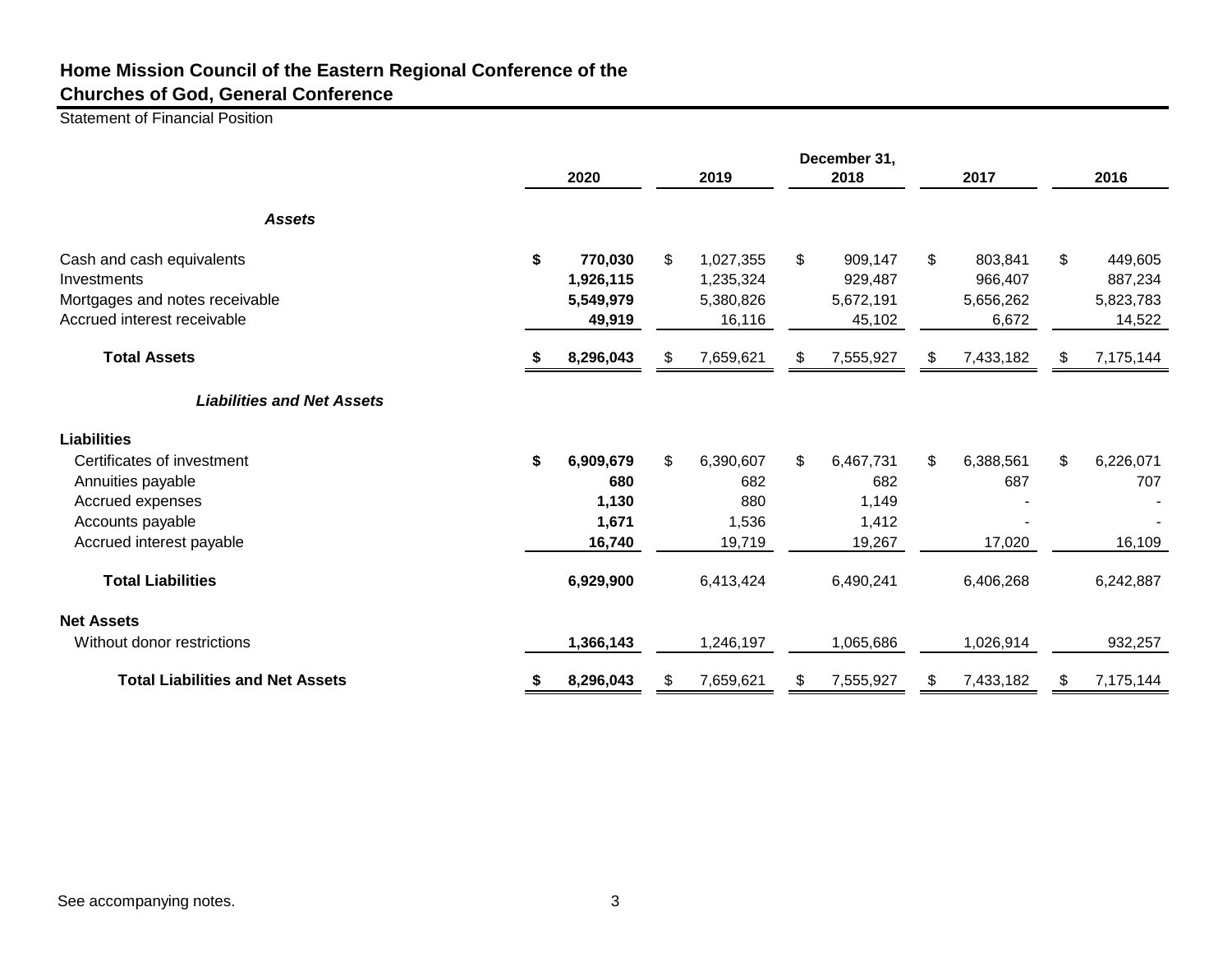Statement of Activities

|                                              | Years Ended December 31, |             |    |           |    |           |                |           |               |
|----------------------------------------------|--------------------------|-------------|----|-----------|----|-----------|----------------|-----------|---------------|
|                                              |                          | 2020        |    | 2019      |    | 2018      |                | 2017      | 2016          |
| <b>Revenues and Gains</b>                    |                          |             |    |           |    |           |                |           |               |
| Interest on mortgages and notes receivable   | \$                       | 271,049     | \$ | 265,750   | \$ | 286,764   | $\mathfrak{S}$ | 264,954   | \$<br>289,237 |
| Investment income                            |                          | 154,613     |    | 50,239    |    | 49,756    |                | 36,614    | 35,500        |
| Change in actuarial value of annuity         |                          | $\mathbf 2$ |    |           |    | 5         |                | 20        | 37            |
| Other revenue                                |                          |             |    | 4,231     |    |           |                |           |               |
| <b>Total Revenues and Gains</b>              |                          | 425,664     |    | 320,220   |    | 336,525   |                | 301,588   | 324,774       |
| <b>Operating Expenses</b>                    |                          |             |    |           |    |           |                |           |               |
| Interest expense                             |                          | 199,271     |    | 180,434   |    | 169,001   |                | 161,461   | 161,337       |
| <b>Registration expenses</b>                 |                          | 2,000       |    | 1,750     |    | 1,750     |                | 1,750     | 1,750         |
| Administrative and other expenses            |                          | 52,578      |    | 44,640    |    | 67,776    |                | 76,463    | 74,351        |
| <b>Total Operating Expenses</b>              |                          | 253,849     |    | 226,824   |    | 238,527   |                | 239,674   | 237,438       |
| <b>Gain from Operations</b>                  |                          | 171,815     |    | 93,396    |    | 97,998    |                | 61,914    | 87,336        |
| <b>Other Nonoperating Gain (Loss)</b>        |                          |             |    |           |    |           |                |           |               |
| Unrealized gain (loss) on other than trading |                          |             |    |           |    |           |                |           |               |
| securities                                   |                          | (51, 869)   |    | 87,115    |    | (59, 226) |                | 32,743    | 10,167        |
| Increase in Net Assets without Donor         |                          |             |    |           |    |           |                |           |               |
| <b>Restrictions</b>                          |                          | 119,946     |    | 180,511   |    | 38,772    |                | 94,657    | 97,503        |
| Net Assets at Beginning of Year              |                          | 1,246,197   |    | 1,065,686 |    | 1,026,914 |                | 932,257   | 834,754       |
| Net Assets at End of Year                    | \$                       | 1,366,143   | \$ | 1,246,197 | S  | 1,065,686 | \$             | 1,026,914 | \$<br>932,257 |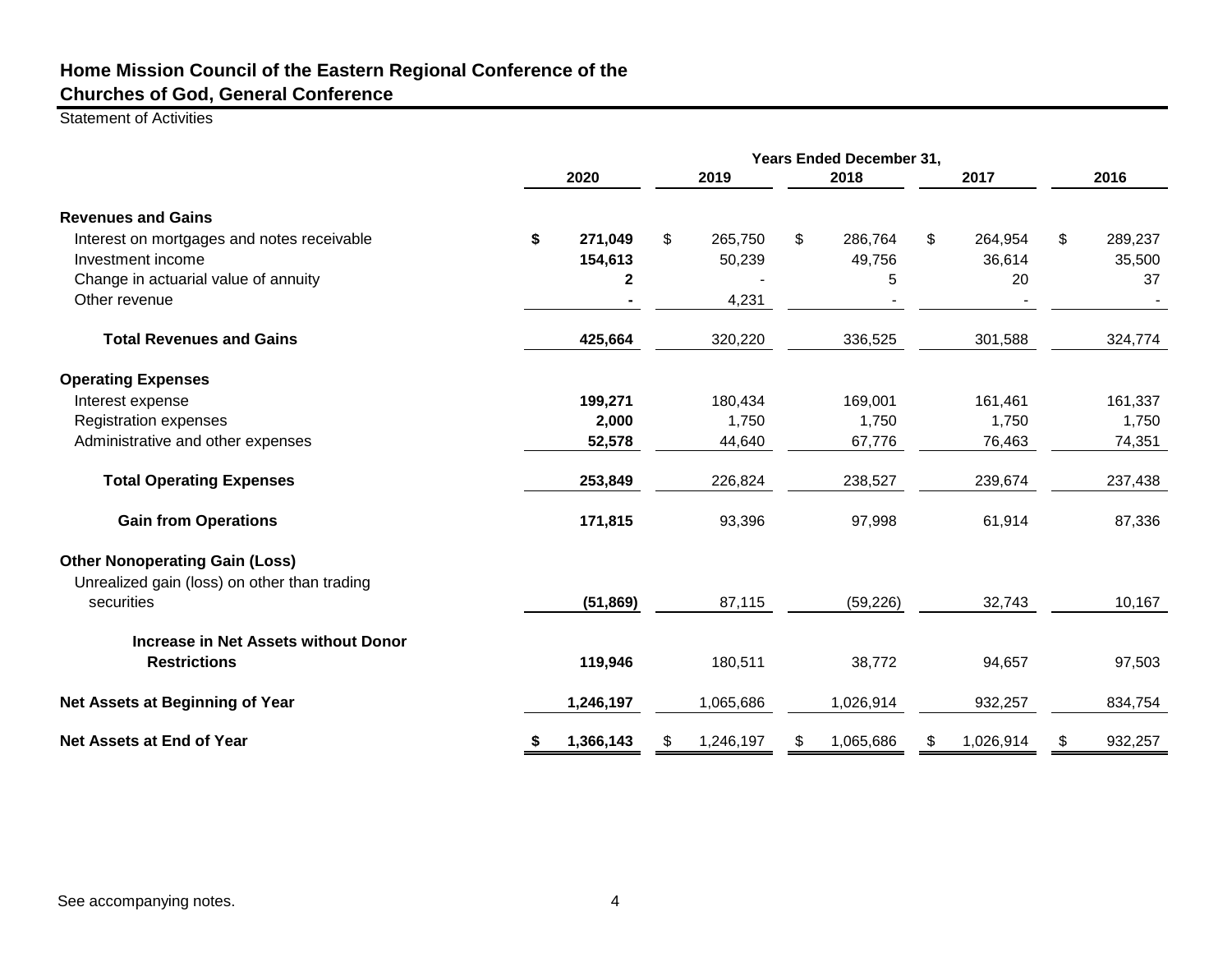### Statement of Functional Expenses

Year Ended December 31, 2020 with Comparative Totals for 2019, 2018, 2017, and 2016

|                                 |     | Program<br><b>Services</b> |    | <b>Supporting</b><br><b>Service</b><br><b>General and</b><br>Administrative |     | 2020    | 2019         | <b>Totals</b><br>2018 |     | 2017    | 2016                     |
|---------------------------------|-----|----------------------------|----|-----------------------------------------------------------------------------|-----|---------|--------------|-----------------------|-----|---------|--------------------------|
|                                 |     |                            |    |                                                                             |     |         |              |                       |     |         |                          |
| Legal and professional          | \$  | $\blacksquare$             | \$ | 33,700                                                                      | \$  | 33,700  | \$<br>34,315 | \$<br>39,686          | \$  | 36,257  | \$<br>35,702             |
| Occupancy                       |     |                            |    | 208                                                                         |     | 208     | 72           | 96                    |     | 280     | 353                      |
| Information technology          |     |                            |    | 5,550                                                                       |     | 5,550   | 21           | 314                   |     | 800     | $\overline{\phantom{a}}$ |
| Registration expenses           |     |                            |    | 2,000                                                                       |     | 2,000   | 1,750        | 1,750                 |     | 1,750   | 1,750                    |
| Interest                        |     | 199,271                    |    |                                                                             |     | 199,271 | 180,434      | 169,001               |     | 161,461 | 161,337                  |
| Insurance                       |     |                            |    |                                                                             |     |         |              |                       |     | 264     | $\overline{\phantom{a}}$ |
| Trustee fees                    |     | 12,541                     |    |                                                                             |     | 12,541  | 9,704        | 27,346                |     | 37,035  | 36,613                   |
| Other                           |     | 329                        |    | 250                                                                         |     | 579     | 528          | 334                   |     | 1,827   | 1,683                    |
| <b>Total Operating Expenses</b> |     | 212,141                    | S  | 41,708                                                                      |     | 253,849 | 226,824      | \$<br>238,527         | \$. | 239,674 | \$<br>237,438            |
| 2019 Totals                     | \$. | 190,447                    | \$ | 36,377                                                                      | \$  | 226,824 |              |                       |     |         |                          |
| 2018 Totals                     | S   | 196,610                    | \$ | 41,917                                                                      | \$. | 238,527 |              |                       |     |         |                          |
| 2017 Totals                     |     | 200,323                    | \$ | 39,351                                                                      |     | 239,674 |              |                       |     |         |                          |
| 2016 Totals                     | \$  | 199,986                    | \$ | 37,452                                                                      | S   | 237,438 |              |                       |     |         |                          |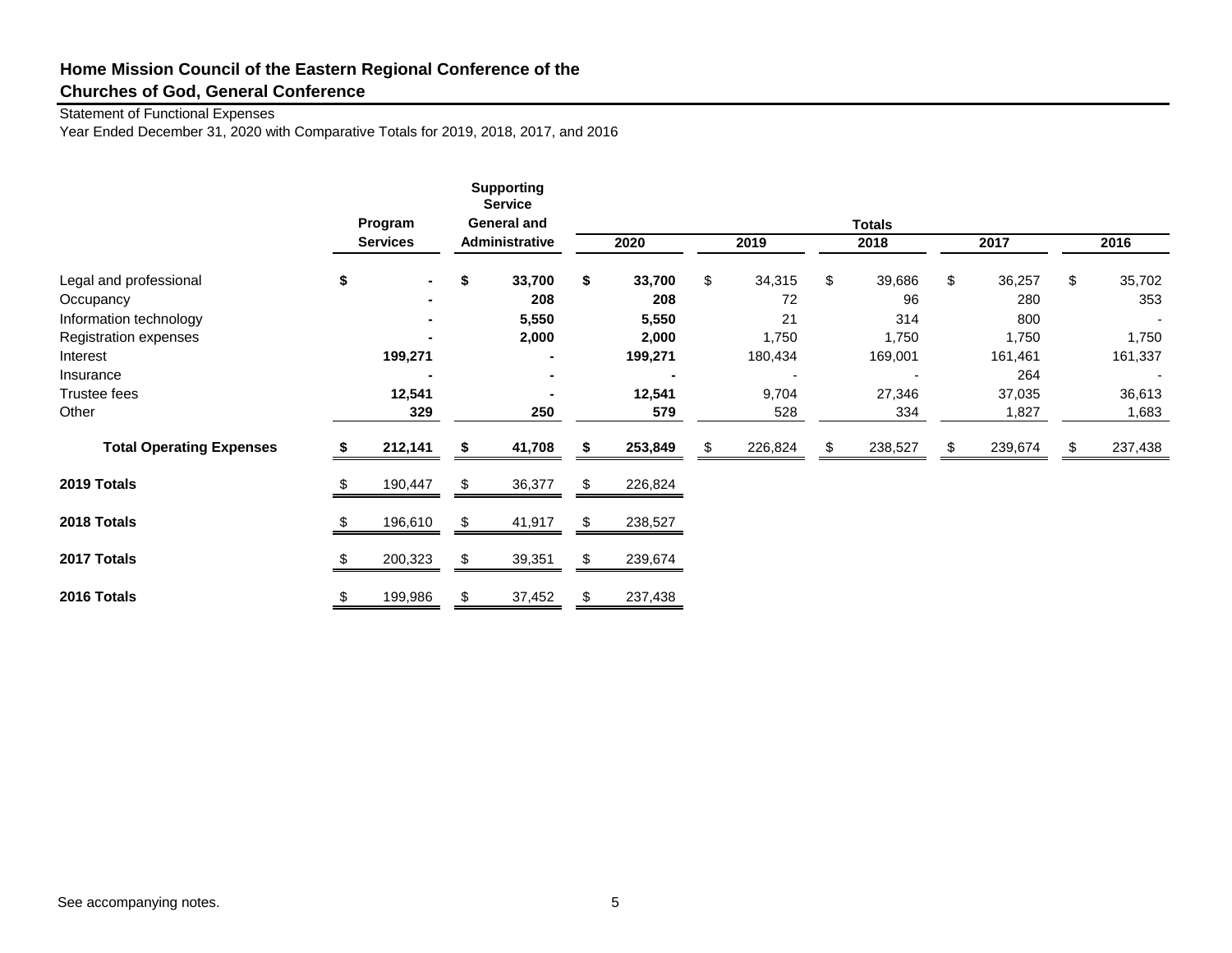Statement of Cash Flows

|                                                             | Years Ended December 31, |            |    |            |    |            |    |            |    |            |
|-------------------------------------------------------------|--------------------------|------------|----|------------|----|------------|----|------------|----|------------|
|                                                             |                          | 2020       |    | 2019       |    | 2018       |    | 2017       |    | 2016       |
| <b>Cash Flows from Operating Activities</b>                 |                          |            |    |            |    |            |    |            |    |            |
| Change in net assets                                        | \$                       | 119,946    | \$ | 180,511    | \$ | 38,772     | \$ | 94,657     | \$ | 97,503     |
| Adjustments to reconcile change in net assets to            |                          |            |    |            |    |            |    |            |    |            |
| net cash provided by operating activities                   |                          |            |    |            |    |            |    |            |    |            |
| Unrealized (gain) loss on investments                       |                          | 51,869     |    | (87, 115)  |    | 59,226     |    | (32, 743)  |    | (10, 167)  |
| (Increase) decrease in assets                               |                          |            |    |            |    |            |    |            |    |            |
| Accrued interest receivable                                 |                          | (33, 803)  |    | 28,986     |    | (38, 430)  |    | 7,850      |    | 599        |
| Increase (decrease) in liabilities                          |                          |            |    |            |    |            |    |            |    |            |
| Accrued interest payable                                    |                          | (2,979)    |    | 452        |    | 2,247      |    | 911        |    | (1,091)    |
| Accounts payable                                            |                          | 135        |    | 124        |    | 1,412      |    |            |    |            |
| Accrued expenses                                            |                          | 250        |    | (269)      |    | 1,149      |    |            |    |            |
| Annuities payable                                           |                          | (2)        |    |            |    | (5)        |    | (20)       |    | (37)       |
| <b>Net Cash Provided by Operating Activities</b>            |                          | 135,416    |    | 122,689    |    | 64,371     |    | 70,655     |    | 86,807     |
| <b>Cash Flows from Investing Activities</b>                 |                          |            |    |            |    |            |    |            |    |            |
| Net (purchases) sales of investments                        |                          | (742, 660) |    | (218, 722) |    | (22, 307)  |    | (46, 429)  |    | (18, 449)  |
| Issuance of mortgages and notes receivable                  |                          | (430, 983) |    | (102,065)  |    | (382,000)  |    | (109, 245) |    | (196,908)  |
| Proceeds from collections of mortgages and notes receivable |                          | 261,830    |    | 393,430    |    | 366,071    |    | 276,765    |    | 277,965    |
| Net Cash Provided by (Used in)                              |                          |            |    |            |    |            |    |            |    |            |
| <b>Investing Activities</b>                                 |                          | (911, 813) |    | 72,643     |    | (38, 236)  |    | 121,091    |    | 62,608     |
| <b>Cash Flows from Financing Activities</b>                 |                          |            |    |            |    |            |    |            |    |            |
| Redemptions of certificates of investment                   |                          | (252, 465) |    | (579, 448) |    | (296, 448) |    | (207, 093) |    | (647, 408) |
| Proceeds from issuance of new certificates of               |                          |            |    |            |    |            |    |            |    |            |
| investment                                                  |                          | 724,778    |    | 456,466    |    | 275,387    |    | 272,788    |    | 275,134    |
| Increase in accumulated interest on certificates            |                          |            |    |            |    |            |    |            |    |            |
| of investment                                               |                          | 46,759     |    | 45,858     |    | 100,232    |    | 96,795     |    | 93,862     |
| Net Cash Provided by (Used in)                              |                          |            |    |            |    |            |    |            |    |            |
| <b>Financing Activities</b>                                 |                          | 519,072    |    | (77, 124)  |    | 79,171     |    | 162,490    |    | (278, 412) |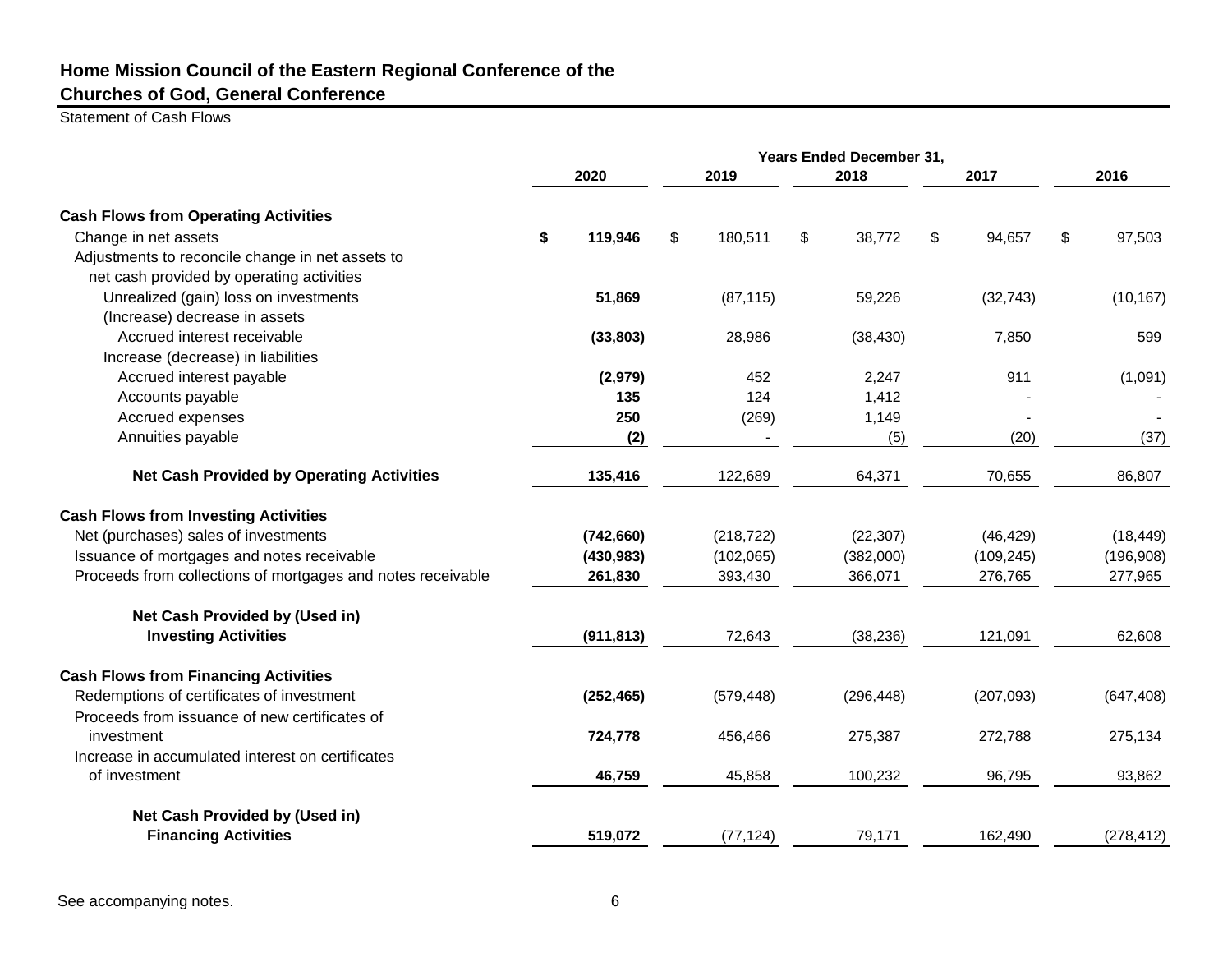Statement of Cash Flows (continued)

|                                                                | <b>Years Ended December 31,</b> |            |  |           |    |         |  |         |  |            |
|----------------------------------------------------------------|---------------------------------|------------|--|-----------|----|---------|--|---------|--|------------|
|                                                                |                                 | 2020       |  | 2019      |    | 2018    |  | 2017    |  | 2016       |
| Net Increase (Decrease) in Cash and<br><b>Cash Equivalents</b> | э                               | (257, 325) |  | 118,208   | \$ | 105.306 |  | 354.236 |  | (128, 997) |
| Cash and Cash Equivalents at Beginning of Year                 |                                 | 1,027,355  |  | 909.147   |    | 803.841 |  | 449.605 |  | 578,602    |
| Cash and Cash Equivalents at End of Year                       |                                 | 770.030    |  | 1.027.355 |    | 909,147 |  | 803.841 |  | 449,605    |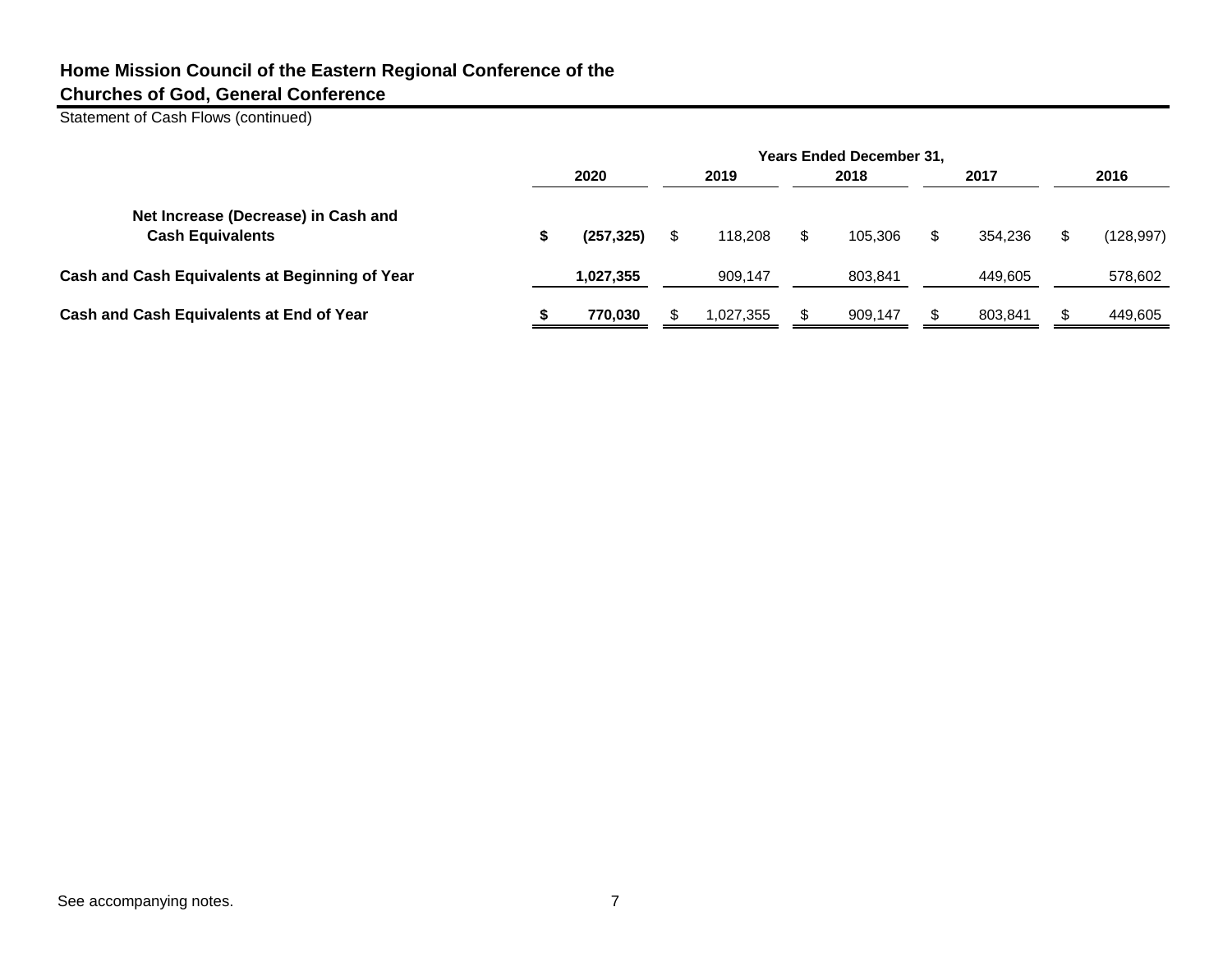Notes to Financial Statements December 31, 2020, 2019, 2018, 2017, and 2016

### **Note 1 - Nature of Business**

The Home Mission Council of the Eastern Regional Conference of the Churches of God, General Conference (the Home Mission Council) is a Pennsylvania nonprofit corporation. The basic purpose of the Home Mission Council is to assist the Eastern Regional Conference of the Churches of God, General Conference in missionary and evangelistic work by loaning funds to existing church congregations and new mission groups for the acquisition, construction, and improvement of churches and church related activities.

### **Note 2 - Summary of Significant Accounting Policies**

A summary of significant accounting policies consistently applied in the preparation of the accompanying financial statements follows.

### **Basis of Accounting**

The accompanying financial statements have been prepared on the accrual basis of accounting in accordance with accounting principles generally accepted in the United States of America.

### **Basis of Presentation**

The Home Mission Council follows Financial Accounting Standards Board (FASB) Accounting Standards Codification (ASC) *Topic 958*, *Not-for-Profit Entities - Presentation of Financial Statements*. Under ASC *Topic 958*, the Home Mission Council is required to report information regarding its financial position and activities according to two classes of assets: net assets without donor restrictions and net assets with donor restrictions. Net assets are classified as follows:

Net assets without donor restrictions - Net assets that are not subject to donor-imposed restrictions.

Net assets with donor restrictions - Some donor-imposed restrictions are temporary in nature, such as those that will be met by the passage of time or other events specified by the donor. Other donor-imposed restrictions are perpetual in nature, where the donor stipulates that resources be maintained in perpetuity. Donor-imposed restrictions are released when a restriction expires, that is, when the stipulated time has elapsed, when the stipulated purpose for which the resource was restricted has been fulfilled, or both. The Home Mission Council had no net assets with donor restrictions at December 31, 2020, 2019, 2018, 2017, and 2016.

#### **Use of Estimates**

The preparation of financial statements in accordance with accounting principles generally accepted in the United States of America requires management to make estimates and assumptions that affect the reported amounts of assets and liabilities and disclosure of contingent assets and liabilities at the date of the financial statements and the reported amounts of revenues and expenses during the reporting period. Actual results could differ from those estimates.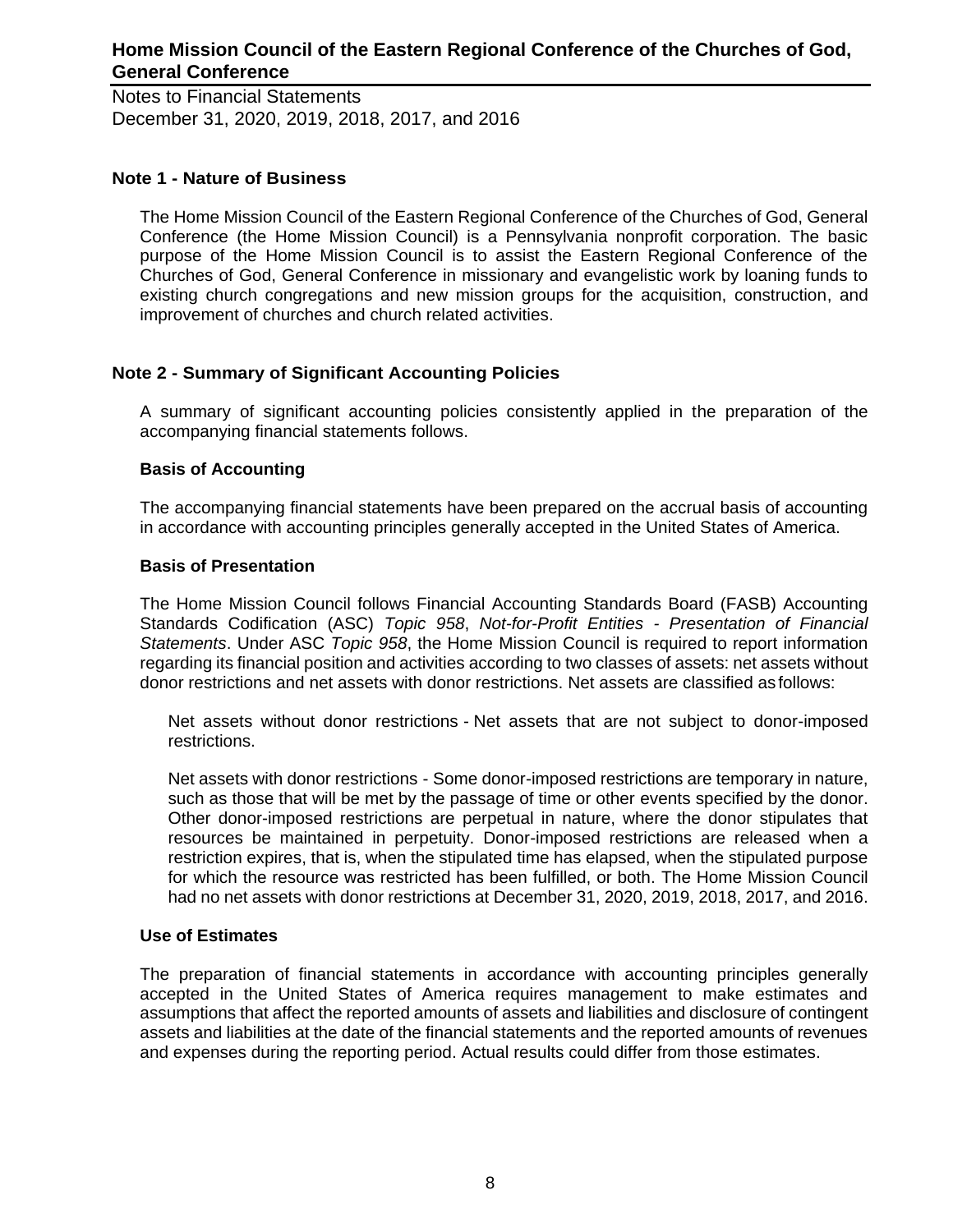Notes to Financial Statements December 31, 2020, 2019, 2018, 2017, and 2016

### **Note 2 - Summary of Significant Accounting Policies (continued)**

### **Mortgages and Notes Receivable**

Loans are stated at the amount of unpaid principal, reduced by an allowance for loan losses. Interest on loans is recognized over the term of the loan and is calculated using the simple interest method on principal amounts outstanding. The allowance for loan losses is established through a provision for loan losses charged to expense. Loans are charged against the allowance for loan losses when management believes that the collectability of the principal is unlikely. The allowance is an amount that management believes will be adequate to absorb possible losses on existing loans that may become uncollectible, which is adjusted monthly based on evaluations of the collectability of loans and prior loan loss experience. The evaluations take into consideration such factors as changes in the nature and volume of the loan portfolio, overall portfolio quality, review of specific problem loans, and current economic conditions that may affect the borrowers' ability to pay. Accrual of interest is discontinued on a loan when management believes, after considering economics, business conditions, and collection efforts that the borrowers' financial condition is such that collection of interest is doubtful. There was no allowance for loan losses at December 31, 2020, 2019, 2018, 2017, and 2016.

### **Investments**

The Home Mission Council follows FASB ASC 958-320-05, *Accounting for Certain Investments Held by Not-for-Profit Organizations,* in accounting for its investments. Under FASB ASC 958-320-05, investments in marketable securities with readily determinable fair values and all investments in debt securities are reported at their fair values in the statement of financial position. Unrealized gains and losses are included in the change in net assets.

Investments are maintained at a local bank, which acts as a trustee for the Home Mission Council. See further information at Notes 4 and 13.

#### **Revenue Recognition**

Effective January 1, 2019, the Home Mission Council adopted ASU 2014-09, *Revenue from Contracts with Customers*, using the modified retrospective method applied to all open contracts as of January 1, 2019 with no impact on its financial statements. This update established a single comprehensive model for entities to use in accounting for revenue arising from contracts with customers and supersedes most current revenue recognition guidance, including industry-specific guidance. The core principle prescribed by this standards update is that an entity recognizes revenue to depict the transfer of promised goods or services to customers in an amount that reflects the consideration to which the entity expects to be entitled in exchange for those goods or services. The sources of revenue for the Home Mission Council are interest income from mortgages and notes receivables and investments. Revenue is recognized as earned based on contractual terms, or as transactions occur. The following is further detail of the various types of revenue the Home Mission Council earns and when it is recognized:

**Interest Income -** Interest income is recognized on an accrual basis according to mortgage and note agreements, or other such written contracts.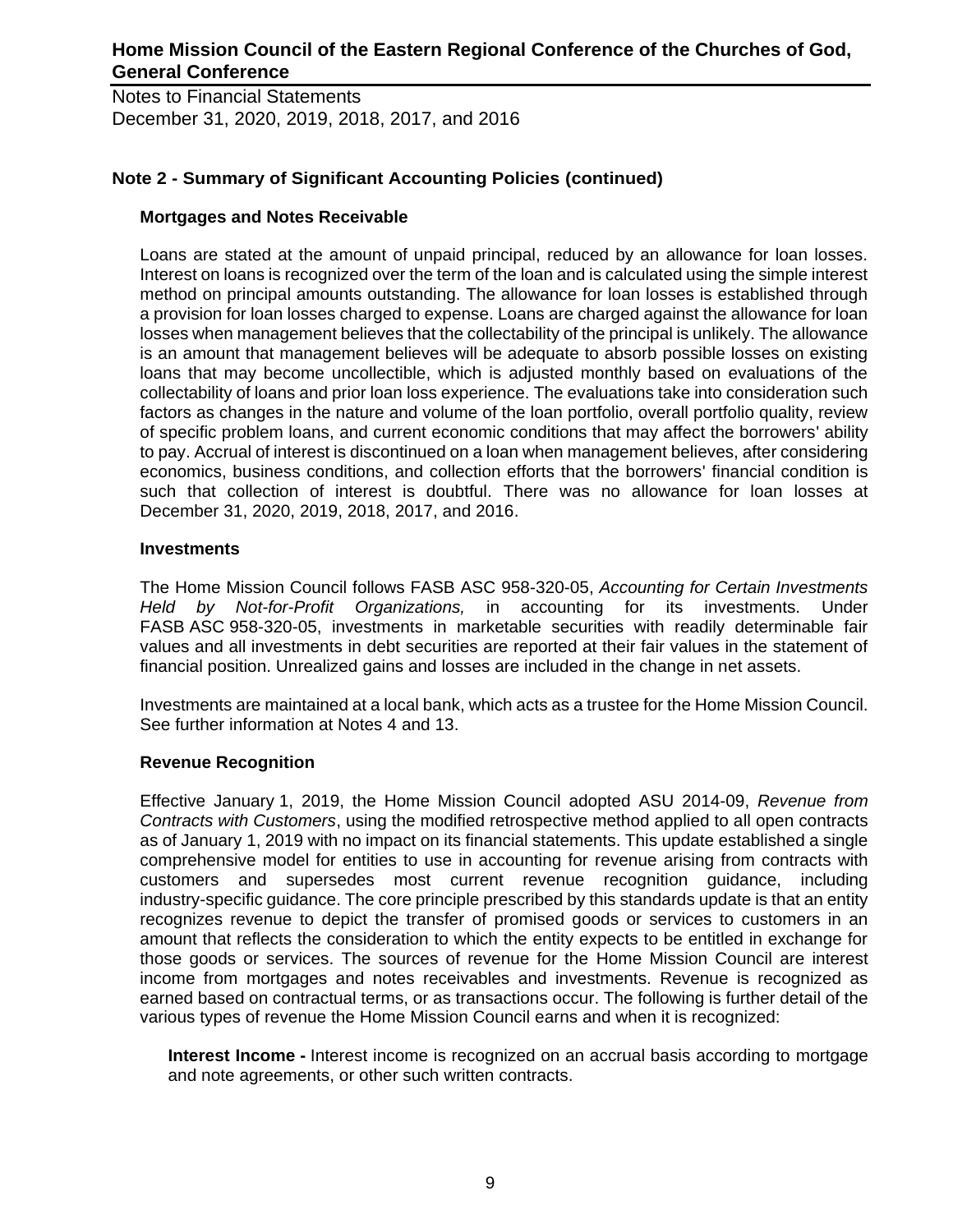Notes to Financial Statements December 31, 2020, 2019, 2018, 2017, and 2016

### **Note 2 - Summary of Significant Accounting Policies (continued)**

#### **Functional Allocation of Expenses**

The cost of providing the various programs and other activities are summarized on a functional basis in the statement of activities. The statement of functional expenses presents the natural classification detail of expense by function. Accordingly, certain costs have been allocated among the programs and supporting services benefited using reasonable and applicable basis that may include estimated usage.

### **New Accounting Pronouncement**

In June 2018, the FASB issued ASU 2018-08, *Not-for-Profit Entities (Topic 958): Clarifying the Scope and the Accounting Guidance for Contributions Received and Contributions Made*, which clarifies and improves the scope and the accounting guidance for contributions. The update provides a more robust framework to determine when a transaction should be accounted for as a contribution under *Subtopic 958-605* or as an exchange transaction accounted for under other guidance. During the year ended December 31, 2020, the Home Mission Council implemented the provisions of ASU 2018-08 applicable to contributions received under a modified perspective basis. Accordingly, there is no effect on net assets in connection with the Home Mission Council implementation of this standard.

### **Note 3 - Liquidity and Availability**

The Home Mission Council manages its liquidity by managing its working capital.

Financial assets available for general expenditure at December 31, 2020, 2019, 2018, 2017, and 2016 that is, without donor or other restrictions limiting their use, within one year of the statement of financial position date, comprise the following:

|                                                                                    | 2020                 |     | 2019                   |     | 2018               |     | 2017               | 2016                     |
|------------------------------------------------------------------------------------|----------------------|-----|------------------------|-----|--------------------|-----|--------------------|--------------------------|
| Cash and cash equivalents<br>Investments                                           | 770,030<br>1,926,115 | S   | 1,027,355<br>1.235.324 | \$. | 909.147<br>929.487 | S   | 803.841<br>966.407 | \$<br>449,602<br>887,234 |
| Mortgages and notes<br>receivables, current portion<br>Accrued interest receivable | 343,585<br>49,919    |     | 278.307<br>16,116      |     | 260.832<br>45,102  |     | 829.783<br>6,672   | 291,030<br>14,522        |
|                                                                                    | 3.089.649            | \$. | 2.557.102              |     | 2.144.568          | \$. | 2.606.703          | \$<br>1,642,388          |

Home Mission Council maintains a policy of structuring its financial assets to be available as its general expenditures, liabilities, and other obligations come due. The Home Mission Council manages its cash available to meet general expenditures following these guiding principles:

- Operating with a prudent range of financial soundness and stability; and
- Sustaining adequate liquid assets, including cash and cash equivalents.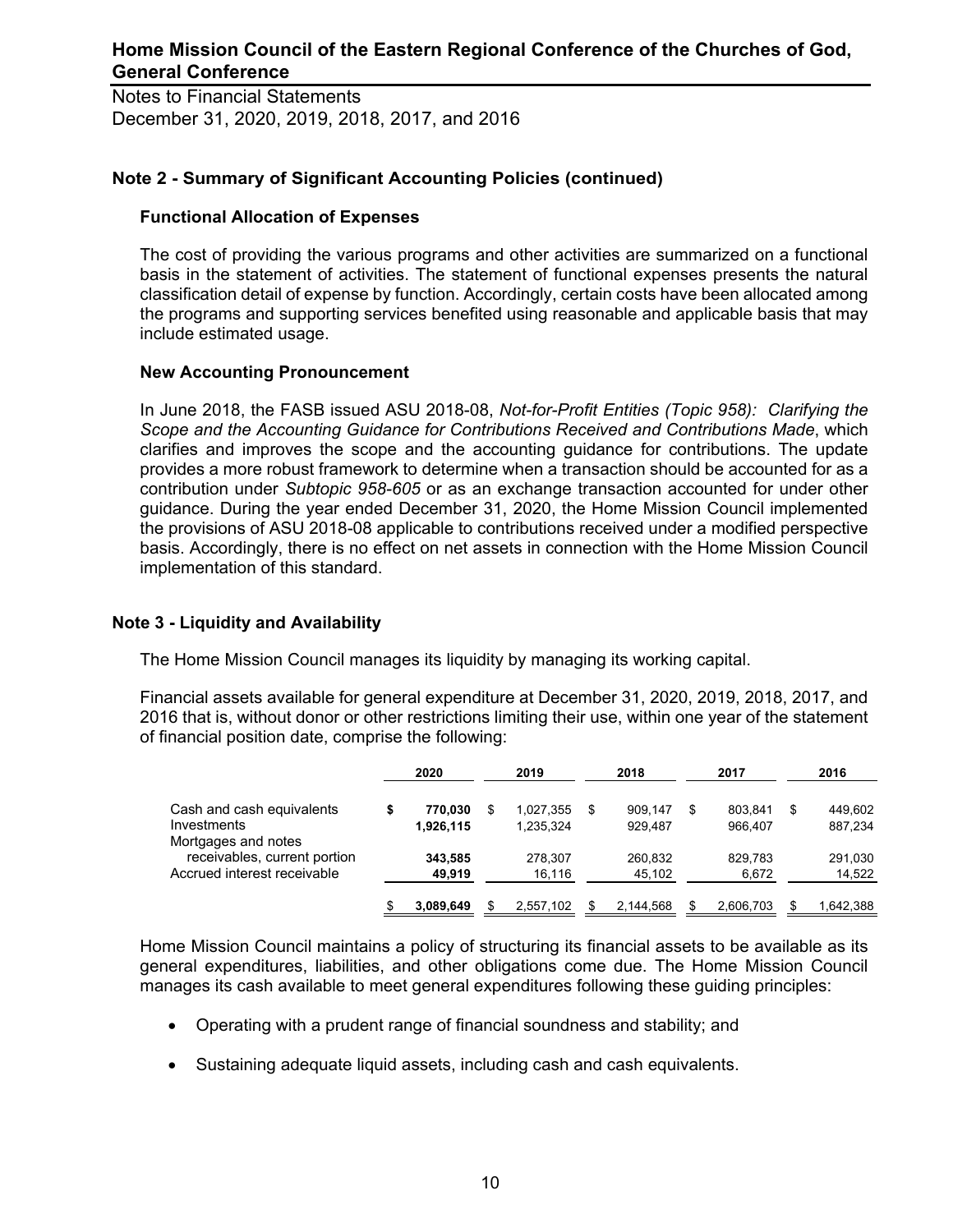Notes to Financial Statements December 31, 2020, 2019, 2018, 2017, and 2016

#### **Note 4 - Investments**

Prior to being utilized for loans, the proceeds available for that purpose are required to be invested by the Home Mission Council. The proceeds are invested with a local bank. There are no formal guidelines or restrictions on investment of the Home Mission Council's funds that are not committed to its church lending activities, except for the reserve requirement in Note 6. In accordance with policies of the Board of Trustees, such investments are allocated between mutual funds and certificates of deposit.

Investments in marketable securities with readily determinable fair values and all investments in debt securities are reported at their fair values in the statement of financial position. Unrealized gains and losses are included in the change in net assets. Gains and losses on the sale of securities are recognized when sold. Interest and dividends are recognized as income when received.

### **Note 5 - Mortgages and Notes Receivable**

Mortgages and notes receivable issued after October 2004 bear initial interest at the greater of 2.00% less than the prime rate or 7.00%, determined as of each May 1 and November 1. Beginning July 2013, mortgages and notes bearing an interest rate of 6.00% or greater, were reduced to 5.75%.

Mortgages and notes receivable issued between April 2003 and October 2004 bore interest at the greater of 2.00% less than the prime rate or 5.50%, determined as of each May 1 and November 1.

Mortgages and notes receivable consist of the following:

|                                                                                                                                                                                         | 2020          | 2019          | 2018 |         | 2017          |    | 2016    |
|-----------------------------------------------------------------------------------------------------------------------------------------------------------------------------------------|---------------|---------------|------|---------|---------------|----|---------|
| Martinsburg Church of God, a<br>\$330,000, mortgage receivable<br>due monthly in the amount of<br>\$1,512, through February 2030.<br>The interest rate is 4.25% at<br>December 31, 2020 | \$<br>209,951 | \$<br>221,509 | \$   | 233,426 | \$<br>244,427 | \$ | 253,453 |
| Friendship Community Church of<br>\$770,000,<br>5.50%<br>God,<br>a<br>receivable,<br>due<br>mortgage<br>monthly in the amount of \$3,646,<br>through December 2033                      | 342,342       | 372,360       |      | 394,950 | 418,063       |    | 436,675 |
| United Church of God, a \$196,483,<br>5.75% mortgage receivable, due<br>monthly in the amount of \$1,523,<br>through February 2023. This<br>loan was paid in full during 2017           |               |               |      |         |               |    | 11,087  |
| Caring Community Church of God, a<br>5.50%<br>\$626,000,<br>mortgage<br>receivable, due monthly in the<br>$$4,306$ , through<br>amount of<br>June 2024                                  | 72,956        | 119,176       |      | 159,404 | 202,640       |    | 241,987 |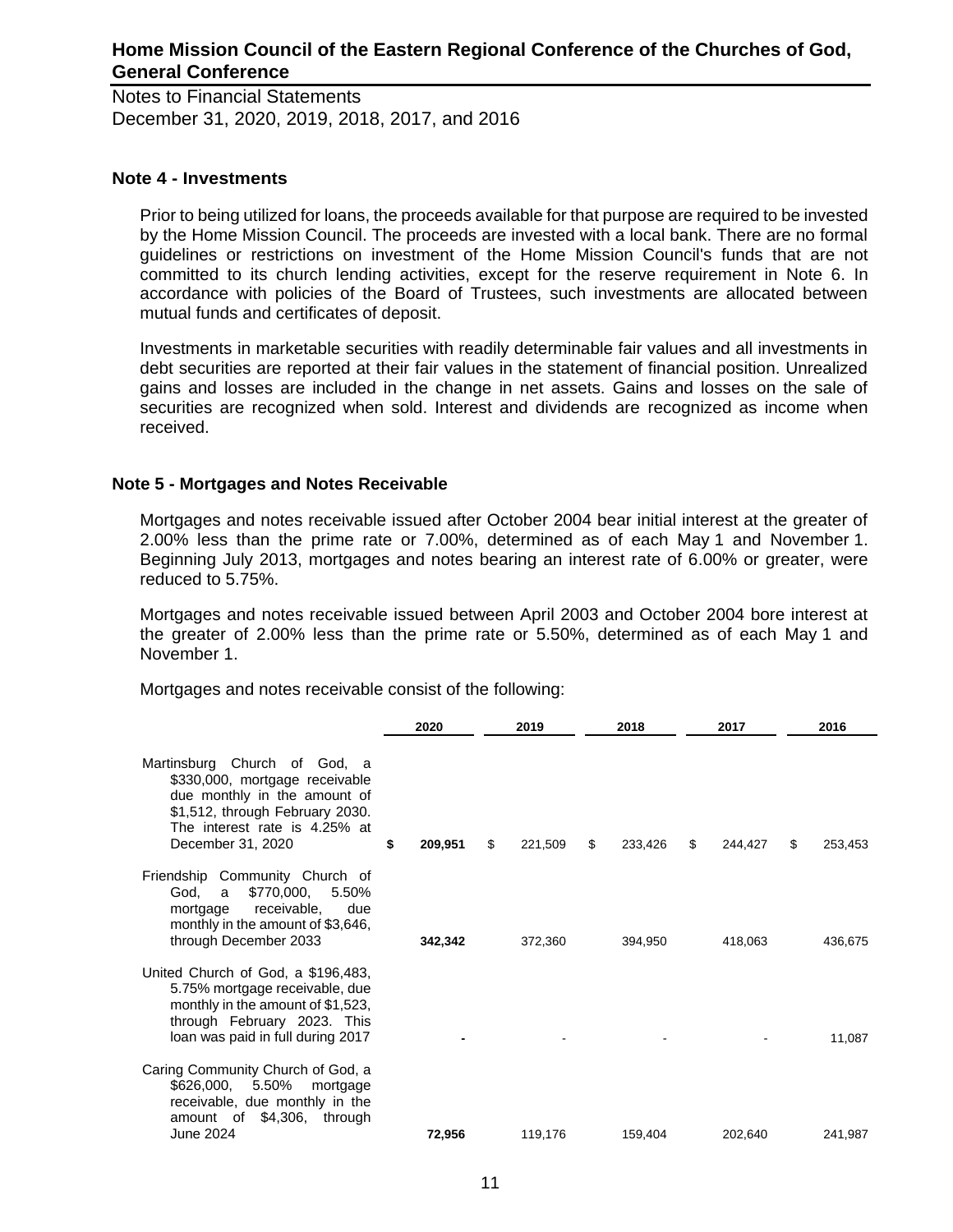Notes to Financial Statements December 31, 2020, 2019, 2018, 2017, and 2016

|                                                                                                                                                                                                                                                                                                                                                                                                                 | 2020   | 2019   | 2018<br>2017 |              | 2016         |
|-----------------------------------------------------------------------------------------------------------------------------------------------------------------------------------------------------------------------------------------------------------------------------------------------------------------------------------------------------------------------------------------------------------------|--------|--------|--------------|--------------|--------------|
| Woodbury Church of God, a \$88,727,<br>5.75% mortgage receivable, due<br>monthly in the amount of \$308,<br>through January 2030. This loan<br>was paid in full during 2019                                                                                                                                                                                                                                     | \$     | \$     | \$<br>63,940 | \$<br>63,963 | \$<br>66,582 |
| Churchtown Church of God<br>- a<br>\$32,000 note, due monthly in the<br>amount of \$343, payment will be<br>made in full on or before<br>March 2028. The interest rate is<br>5.25% per annum for the first five<br>years (through April 2023), after<br>which the interest rate will be<br>negotiated. If an agreed rate<br>cannot be determined, the new<br>interest rate will be the prime<br>rate plus 2.00% |        | 1,878  | 22,057       |              |              |
| Real Life Church of God, a \$42,800,<br>5.75% mortgage receivable, due<br>monthly in the amount of \$385,<br>through December 2024, with a<br>balloon payment and review<br>every five years. This loan was<br>paid in full during 2018                                                                                                                                                                         |        |        |              | 23,467       | 26,635       |
| Mount Pleasant Church of God, a<br>\$60,000 mortgage, due monthly<br>in the amount of \$648, through<br>October 2023, with an interest<br>rate of 5.50%                                                                                                                                                                                                                                                         | 19,436 | 25,949 | 32,116       | 37,950       | 43,922       |
| Mount Pleasant Church of God, a<br>\$35,000 construction loan, all<br>principal and interest payments<br>shall be payable on or before<br>November 2021, with an interest<br>rate of 5.00%                                                                                                                                                                                                                      | 21,000 |        |              |              |              |
| Mount Holly Springs Church of God,<br>\$325,000 mortgage,<br>due<br>a<br>monthly in the amount of \$1,900,<br>through January 2037                                                                                                                                                                                                                                                                              |        | 41,456 | 91,818       | 137,869      | 183,442      |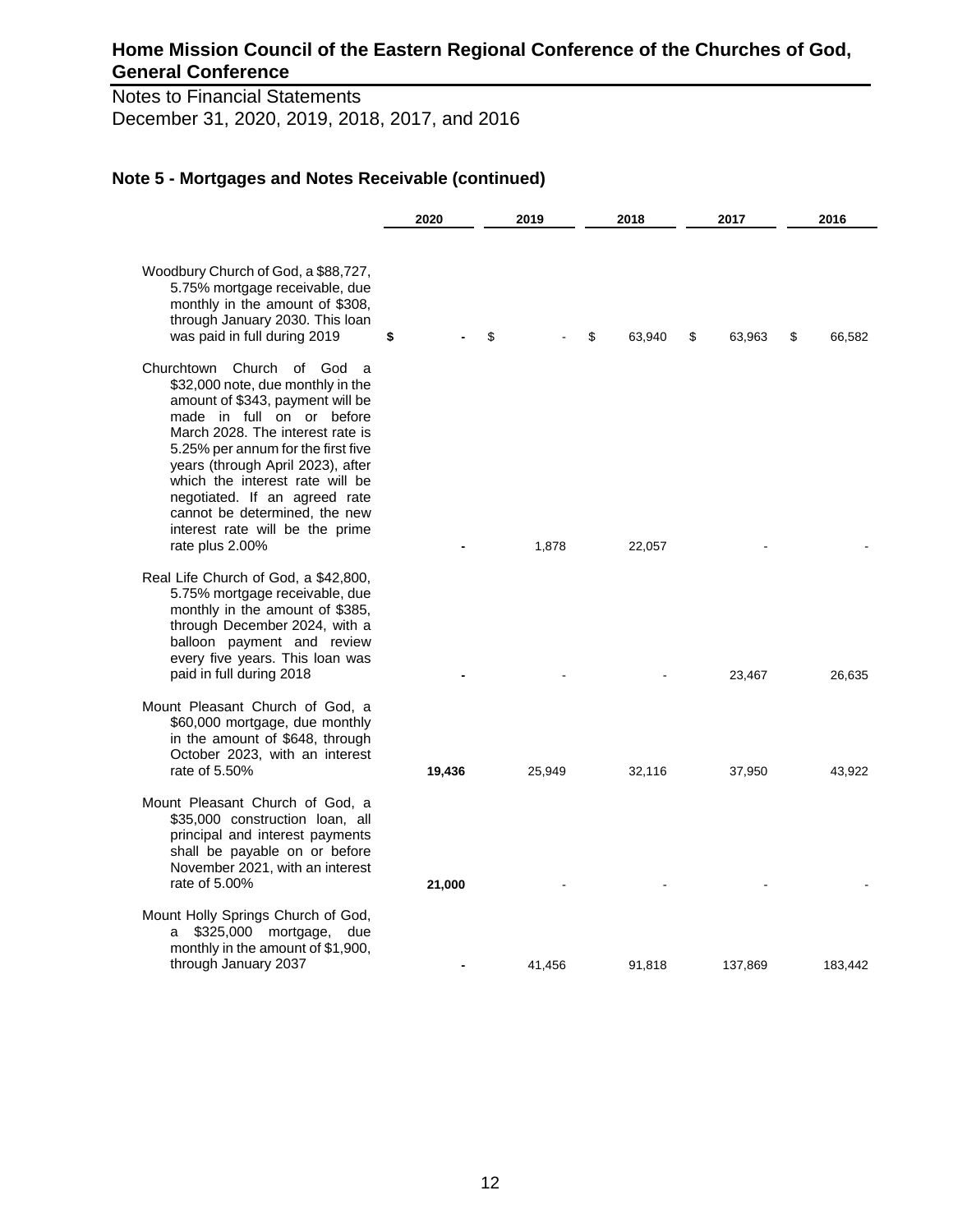Notes to Financial Statements December 31, 2020, 2019, 2018, 2017, and 2016

|                                                                                                                                                                                                                                                                                                                                                                                                                                                                                                                                                                                                                                                                                                                                                                       | 2020          | 2019          | 2018<br>2017  |               | 2016          |
|-----------------------------------------------------------------------------------------------------------------------------------------------------------------------------------------------------------------------------------------------------------------------------------------------------------------------------------------------------------------------------------------------------------------------------------------------------------------------------------------------------------------------------------------------------------------------------------------------------------------------------------------------------------------------------------------------------------------------------------------------------------------------|---------------|---------------|---------------|---------------|---------------|
| <b>Brownsville</b><br>Church<br>of God, a<br>\$877,504 mortgage receivable, due<br>monthly in the amount of \$5,389,<br>through April 2039. The interest rate<br>is negotiated. If an agreed rate<br>cannot be determined, the new<br>interest rate will be the prime rate<br>plus 2.00% and amortized over a<br>twenty-five year period. The interest<br>rate is 4.75% at December 31, 2020                                                                                                                                                                                                                                                                                                                                                                          | \$<br>512,060 | \$<br>550,718 | 635,416<br>\$ | 731,770<br>\$ | \$<br>807,955 |
| Real Life Church of God, a \$350,000<br>mortgage, due monthly in the<br>\$2,310,<br>amount<br>οf<br>through<br>July 2038 or until the full amount is<br>paid. The interest rate is 5.00% per<br>annum for the first three years<br>(through August 2021), after which<br>the interest rate will be negotiated. If<br>agreed<br>rate<br>cannot<br>be<br>an<br>determined, the new interest rate<br>will be the prime rate plus 2.00%<br>with a floor of 5.00%                                                                                                                                                                                                                                                                                                          | 329,491       | 337,750       | 349,148       |               |               |
| Scotland Campus, Inc., a \$1,250,000<br>mortgage, with a maturity date of<br>May 2034. The interest rate is<br>subject to change each June,<br>beginning in 2014, at the prime rate<br>plus 2.00%. At December 31, 2020,<br>the interest rate is 4.50% and<br>interest only payments are due<br>monthly                                                                                                                                                                                                                                                                                                                                                                                                                                                               | 1,243,217     | 1,243,217     | 1,243,217     | 1,244,000     | 1,250,000     |
| Scotland Campus, Inc., a mortgage<br>receivable based on 85% of the<br>value of Home Mission Council<br>Certificates<br>οf<br>Investment<br>designated for Scotland Campus,<br>Inc. by the purchaser of the<br>certificate,<br>not to<br>exceed<br>\$2,000,000. Principal payments will<br>be due on demand when a holder of<br>a Certificate of Investment redeems<br>the certificate. The mortgage is due<br>no later than July 2038. Interest<br>payments are due monthly at a<br>variable interest rate and<br>are<br>determined<br>by calculating<br>the<br>average interest paid on the<br>Certificates of Investment, plus<br>2.00%. Interest will be calculated<br>As<br>quarterly<br>each<br>year.<br>оf<br>December 31, 2020, the interest<br>rate is 5.09% | 1,358,006     | 1,370,034     | 1,394,549     | 1,394,549     | 1,394,549     |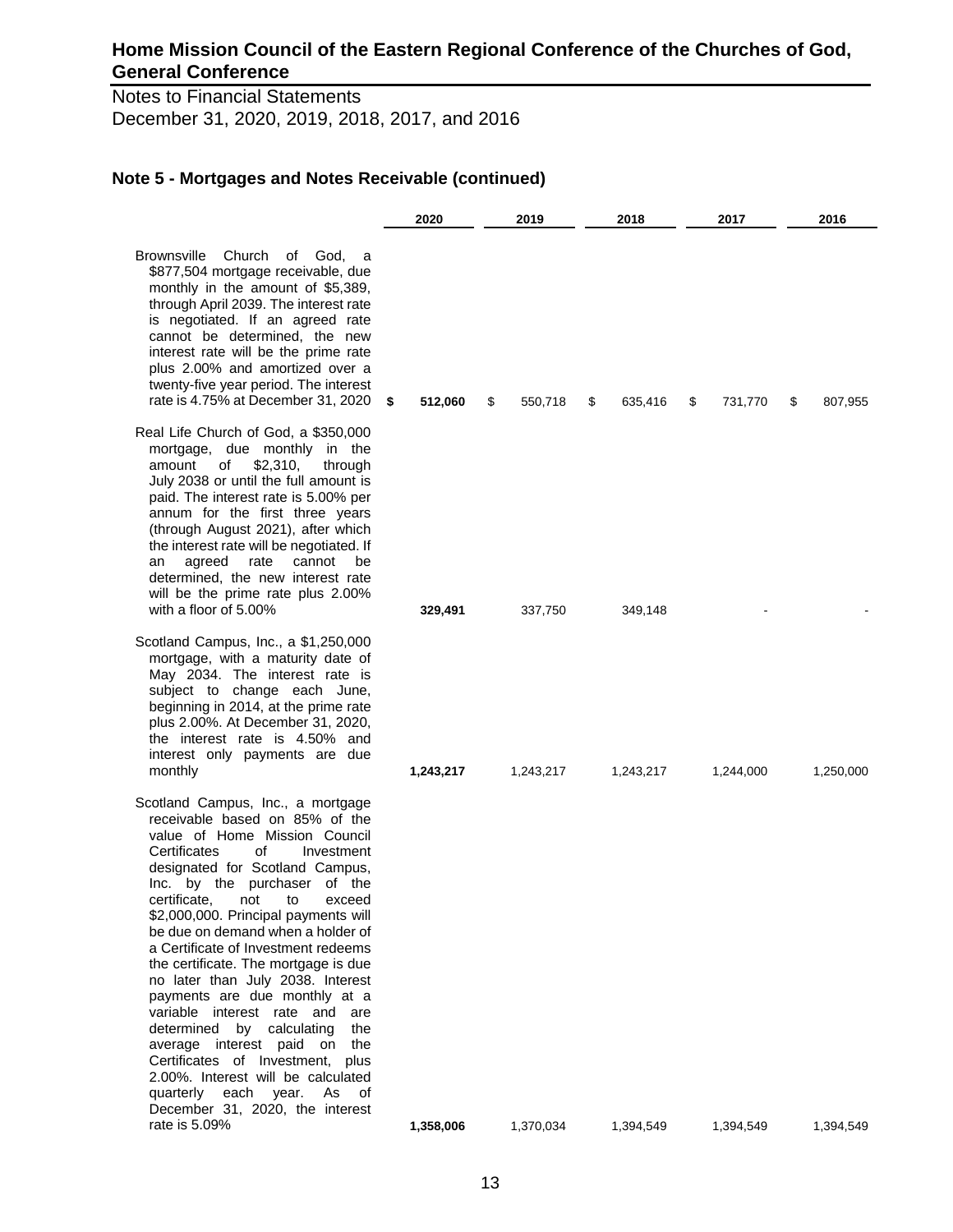Notes to Financial Statements December 31, 2020, 2019, 2018, 2017, and 2016

|                                                                                                                                                                                                                                                                                                                                                                                                                                                                                                                                                                                                               | 2020 |         | 2019          | 2018    |    | 2017    |    | 2016    |
|---------------------------------------------------------------------------------------------------------------------------------------------------------------------------------------------------------------------------------------------------------------------------------------------------------------------------------------------------------------------------------------------------------------------------------------------------------------------------------------------------------------------------------------------------------------------------------------------------------------|------|---------|---------------|---------|----|---------|----|---------|
| Parkway<br>Community Church, a<br>\$110,000<br>mortgage,<br>monthly<br>interest only payments are due<br>through March 2020.<br>Monthly<br>principal and interest payments of<br>\$772 begin in April 2020, through<br>February 2039 or until the full<br>amount is paid. The interest rate is<br>5.75% per annum for the first five<br>years (through June 2024), after<br>which the interest rate will be<br>negotiated. If an agreed rate cannot<br>be determined, the new interest rate<br>will be the prime rate plus 2.00%<br>with a floor of 5.75%                                                     | \$   | 100,403 | \$<br>102,065 | \$      | \$ |         | \$ |         |
| McClures Gap Church of God, a<br>\$250,000<br>mortgage,<br>monthly<br>interest only payments of \$128 were<br>due until September 2015, when<br>monthly principal and interest<br>payments of \$1,570 began, through<br>August 2034. The interest rate is<br>4.75% per annum for the first five<br>years (through September 2020),<br>after which the interest rate will be<br>negotiated. If an agreed rate cannot<br>be determined, the new interest rate<br>will be the prime rate plus 2.00%<br>and amortized over a twenty year<br>period. At no time will the interest<br>rate be less than 5.50%       |      | 109,223 | 122,954       | 140,246 |    | 214,032 |    | 227,516 |
| Logos Christian Fellowship, a \$85,000<br>mortgage, monthly interest only<br>payments of \$242 were due until<br>August<br>2015,<br>when<br>monthly<br>principal and interest payments of<br>\$554 began, through August 2035.<br>The interest rate is 5.50% per<br>annum for the first five vears<br>(through August 2020), after which<br>the interest rate will be negotiated. If<br>cannot<br>agreed<br>rate<br>be<br>an<br>determined, the new interest rate<br>will be the prime rate plus 2.00%<br>and amortized over a twenty year<br>period. At no time will the interest<br>rate be less than 5.50% |      | 35,582  | 47,865        | 62,916  |    | 69,143  |    | 75,292  |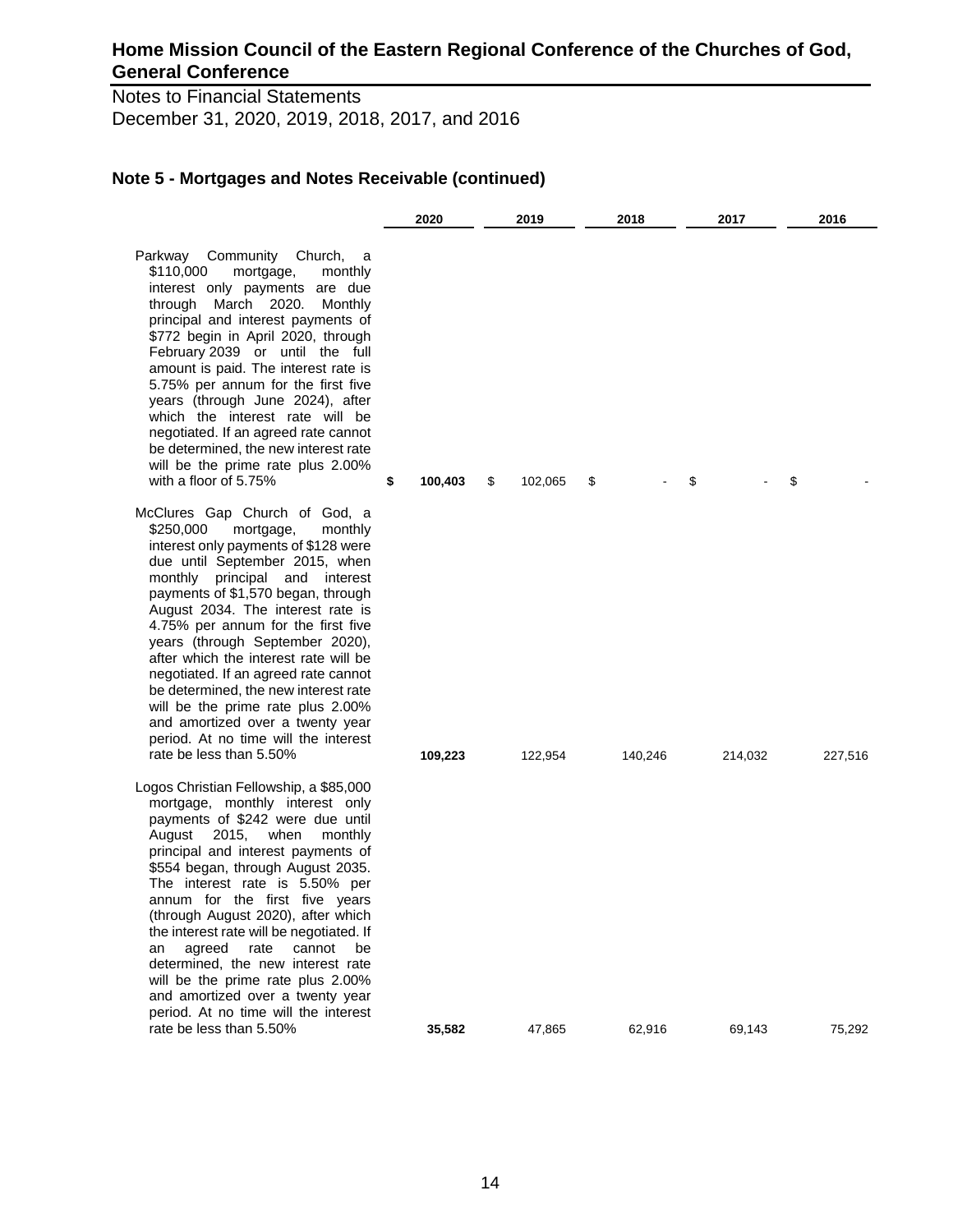Notes to Financial Statements December 31, 2020, 2019, 2018, 2017, and 2016

|                                                                                                                                                                                                                                                                                                                                                                                                                                                                                                                                                                  | 2020         | 2019         | 2018<br>2017 |              | 2016         |
|------------------------------------------------------------------------------------------------------------------------------------------------------------------------------------------------------------------------------------------------------------------------------------------------------------------------------------------------------------------------------------------------------------------------------------------------------------------------------------------------------------------------------------------------------------------|--------------|--------------|--------------|--------------|--------------|
| Westminster 1st Church of God, a<br>\$65,000 mortgage, due monthly in<br>the amount of \$383, through<br>January 2034. The interest rate is<br>5.75% per annum for the first three<br>years (through January 2017), after<br>which the interest rate will be<br>negotiated. If an agreed rate cannot<br>be determined, the new interest rate<br>will be the prime rate plus 2.00%<br>and amortized over a twenty year<br>period. At December 31, 2019 the<br>interest rate is 5.25%                                                                              | 37,332<br>\$ | \$<br>39,895 | \$<br>42,520 | \$<br>44,811 | \$<br>47,073 |
| Scotland Campus, Inc., a \$350,000<br>mortgage, with a maturity date of<br>December 2024. Monthly interest<br>only payments are due at 4.50%                                                                                                                                                                                                                                                                                                                                                                                                                     | 336,070      | 336,070      | 336,069      | 336,070      | 350,000      |
| Exponential Church TV, a \$175,417<br>mortgage, due monthly in the<br>amount \$1,471, through June 2032.<br>The interest rate is 5.75% per<br>annum                                                                                                                                                                                                                                                                                                                                                                                                              | 149,103      | 159,292      | 167,210      | 175,417      | 170,755      |
| Exponential Church TV, a \$150,000<br>mortgage, due monthly in the<br>amount<br>οf<br>\$1,032,<br>through<br>November 2035. The interest rate is<br>5.75% per annum                                                                                                                                                                                                                                                                                                                                                                                              | 125,780      | 131,335      | 135,767      | 140,524      | 145,041      |
| United Church of God, a \$80,000<br>mortgage, monthly interest only<br>payments were due for the first full<br>year. Monthly interest and principal<br>\$849<br>payments<br>οf<br>began<br>September 2017 until August 2027.<br>The interest rate is 5.50% per<br>annum for the first five years<br>(through August 2022), after which<br>the interest rate will be negotiated. If<br>agreed<br>rate<br>cannot<br>be<br>an<br>determined, the new interest rate<br>will be the prime rate plus 2.00%. At<br>no time will the interest rate be less<br>than 5.50% | 57,526       | 64,396       | 70,860       | 77,567       | 79,033       |
| Martinsburg Church of God, a \$18,000<br>mortgage, due monthly in the<br>amount of \$344 until October 2021.<br>The interest rate was 5.50% per<br>annum. This loan was paid in full<br>during 2017                                                                                                                                                                                                                                                                                                                                                              |              |              |              |              | 12,786       |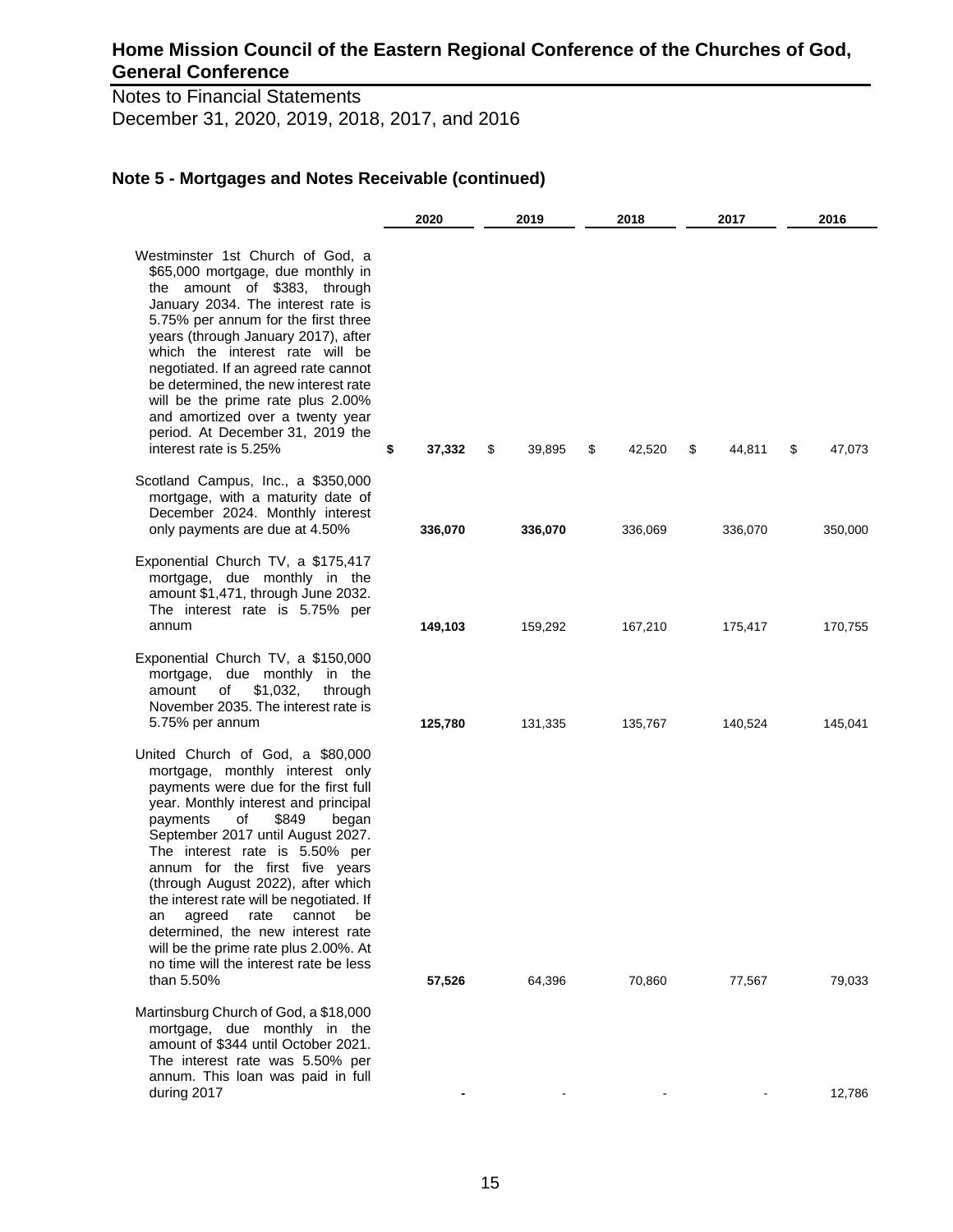Notes to Financial Statements December 31, 2020, 2019, 2018, 2017, and 2016

|                                                                                                                                                                                                                                                                                                                                                                                                                          | 2020        |         | 2019        | 2018            | 2017            | 2016            |
|--------------------------------------------------------------------------------------------------------------------------------------------------------------------------------------------------------------------------------------------------------------------------------------------------------------------------------------------------------------------------------------------------------------------------|-------------|---------|-------------|-----------------|-----------------|-----------------|
| The Bridge of Hope Church, a<br>\$250,000 mortgage, due monthly in<br>amount of \$1,685<br>the<br>until<br>March 2040. The interest rate is<br>5.25% per annum for the first five<br>years (through April 2025), after<br>which the interest rate will be<br>negotiated. If an agreed rate cannot<br>be determined, the new interest rate<br>will be the prime rate plus 2.00%<br>with a floor of 5.25%                  | \$          | 245,809 | \$          | \$              | \$              | \$              |
| Mayberry First Church of God, a<br>\$10,800 mortgage, due monthly in<br>of<br>\$178<br>the<br>amount<br>until<br>August 2026. The interest rate is<br>5.75%                                                                                                                                                                                                                                                              |             | 9,891   |             |                 |                 |                 |
| The Bridge of Hope Church, a<br>\$125,000 construction loan, due<br>monthly in the amount of \$825<br>starting February 2022<br>until<br>January 2042. The interest rate is<br>5.00% per annum for the first five<br>years (through June 2025), after<br>which the interest rate will be<br>negotiated. If an agreed rate cannot<br>be determined, the new interest rate<br>will be the prime rate plus 2.00%            |             | 94,183  |             |                 |                 |                 |
| New Baltimore First Church of God, a<br>\$55,000 mortgage, due monthly in<br>amount<br>of<br>\$442<br>the<br>until<br>October 2040. The interest rate is<br>5.25% per annum for the first five<br>years (through September 2025),<br>after which the interest rate will be<br>negotiated. If an agreed rate cannot<br>be determined, the new interest rate<br>will be the prime rate plus 2.00%<br>with a floor of 5.25% |             | 50,613  |             |                 |                 |                 |
| Iglesia Sanidad Divina, a \$100,000<br>mortgage, due monthly in the<br>\$660<br>amount<br>of<br>until<br>December 2037. The interest rate is<br>5.00% per annum for the first five<br>years (through December 2022),<br>after which the interest rate will be<br>negotiated. If an agreed rate cannot<br>be determined, the new interest rate<br>will be the prime rate plus 2.00%                                       |             | 90,005  | 92,907      | 96,562          | 100,000         |                 |
| Total<br><b>Mortgages</b><br><b>Notes</b><br>and<br><b>Receivable</b>                                                                                                                                                                                                                                                                                                                                                    | \$5,549,979 |         | \$5,380,826 | \$<br>5,672,191 | \$<br>5,656,262 | \$<br>5,823,783 |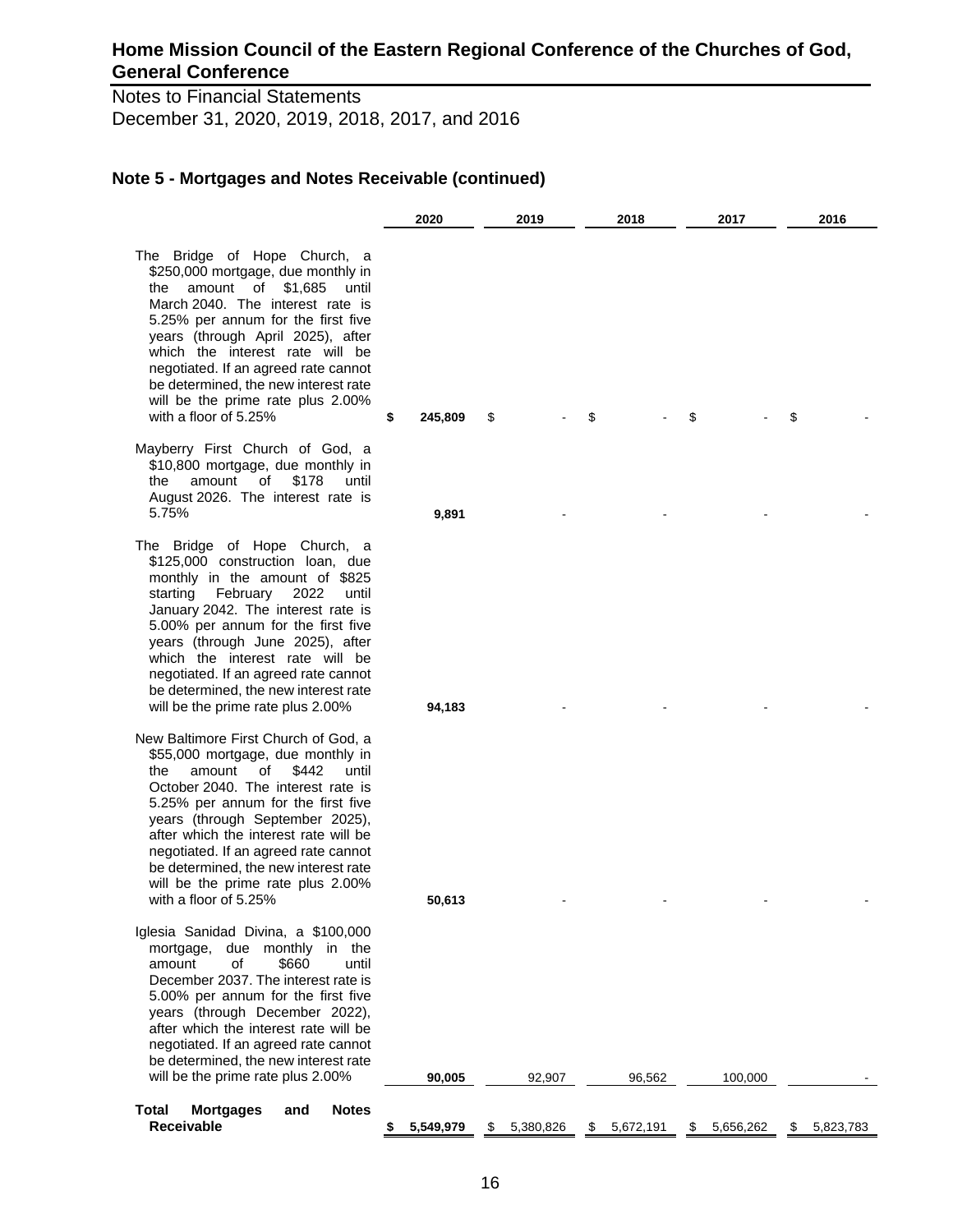Notes to Financial Statements December 31, 2020, 2019, 2018, 2017, and 2016

### **Note 6 - Certificates of Investment**

Certificates of investment outstanding, including accrued interest payable, mature as scheduled below at December 31, 2020:

| <b>Year of Maturity</b> |     | <b>Principal</b> | Compounded<br><b>Interest</b> | <b>Total</b>    |
|-------------------------|-----|------------------|-------------------------------|-----------------|
| 2021                    | \$  | 1,561,079        | \$<br>245,799                 | \$<br>1,806,878 |
| 2022                    |     | 1,293,751        | 286,812                       | 1,580,563       |
| 2023                    |     | 1,018,911        | 284,841                       | 1,303,752       |
| 2024                    |     | 916,952          | 109,654                       | 1,026,606       |
| 2025                    |     | 1,158,024        | 50,596                        | 1,208,620       |
|                         | \$. | 5,948,717        | \$<br>977,702                 | \$<br>6,926,419 |

Original certificates are paid interest at the rate of interest stated on the face of the certificate, which is determined by the rate in effect at issue date.

Interest rates are adjusted on the interest payment dates of May 1 and November 1 as changes occur in the prime interest rate. Certificate rates are also subject to minimum rates. Certificates that mature and are renewed bear interest based on the interest rate in effect at the date of renewal. This interest rate will remain in effect throughout the duration of the renewal period.

The interest rates and minimum rates in effect during 2020 for each denomination of certificate are as follows:

| <b>Interest</b><br>Rate | Mav 1 |   |      |   | <b>Minimum</b><br>Rate |   |
|-------------------------|-------|---|------|---|------------------------|---|
| Prime less 3.50%        |       | % | 1.00 | % | 1.00                   | % |
| Prime less 3.25%        | 2.50  | % |      | % | 1.25                   | % |
| Prime less 3.00%        | 2.75  | % | 1.50 | % | 1.50                   | % |
| Prime less 2.50%        | 3.25  | % | 2.00 | % | 2.00                   | % |
| Prime less 2.25%        | 3.50  | % | 2.25 | % | 2.25                   | % |
|                         |       |   | 2.25 |   | November 1<br>1.25     |   |

The interest rates and minimum rates in effect during 2019 for each denomination of certificate are as follows:

| <b>Type of Certificate</b> | <b>Interest</b><br>Rate | Mav 1 |      | November 1 |               | <b>Minimum</b><br>Rate |   |
|----------------------------|-------------------------|-------|------|------------|---------------|------------------------|---|
| year                       | Prime less 3.50%        | 2.25  | $\%$ | 2.25       | $\%$          | 2.25                   | % |
| 2 years                    | Prime less 3.25%        | 2.50  | $\%$ | 2.50       | $\%$          | 2.50                   | % |
| 3 years                    | Prime less 3.00%        | 2.75  | $\%$ | 2.75       | $\frac{0}{0}$ | 2.75                   | % |
| 4 years                    | Prime less 2.50%        | 3.25  | %    | 3.25       | $\%$          | 3.25                   | % |
| 5 years                    | Prime less 2.25%        | 3.50  | $\%$ | 3.50       | %             | 3.50                   | % |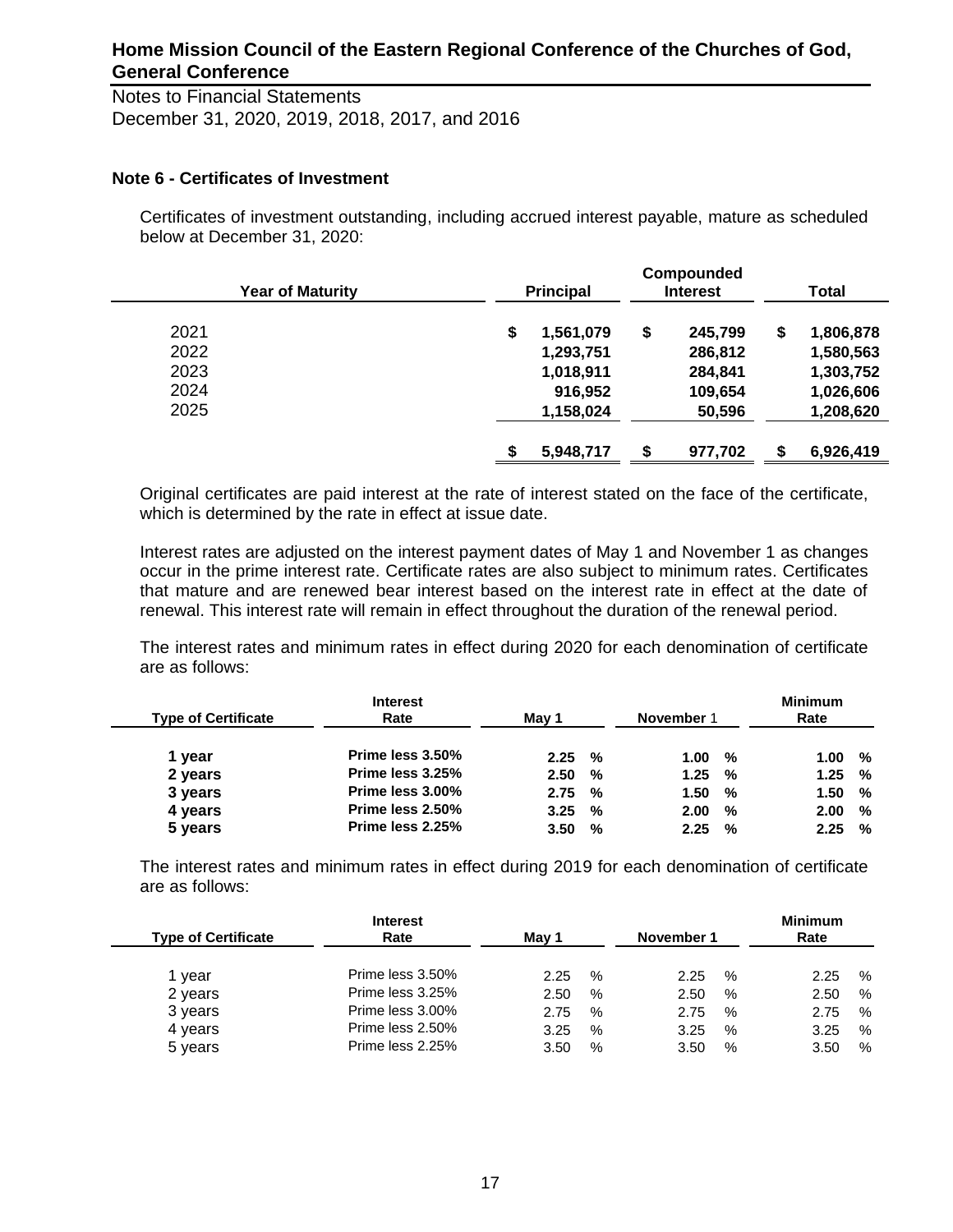Notes to Financial Statements December 31, 2020, 2019, 2018, 2017, and 2016

### **Note 6 - Certificates of Investment (continued)**

The interest rates and minimum rates in effect during 2018 for each denomination of certificate are as follows:

| <b>Type of Certificate</b> | <b>Interest</b><br>Rate |      |               | November 1 |      | <b>Minimum</b><br>Rate |      |  |
|----------------------------|-------------------------|------|---------------|------------|------|------------------------|------|--|
| vear                       | Prime less 3.50%        | 2.25 | $\%$          | 2.25       | %    | 2.25                   | $\%$ |  |
| 2 years                    | Prime less 3.25%        | 2.50 | $\%$          | 2.50       | $\%$ | 2.50                   | %    |  |
| 3 years                    | Prime less 3.00%        | 2.75 | $\%$          | 2.75       | $\%$ | 2.75                   | %    |  |
| 4 years                    | Prime less 2.50%        | 3.25 | $\frac{0}{0}$ | 3.25       | $\%$ | 3.25                   | $\%$ |  |
| 5 years                    | Prime less 2.25%        | 3.50 | %             | 3.50       | %    | 3.50                   | %    |  |

The interest rates and minimum rates in effect during 2017 for each denomination of certificate are as follows:

| <b>Type of Certificate</b> | <b>Interest</b><br>Rate | May 1 |      | November 1 |      | <b>Minimum</b><br>Rate |   |
|----------------------------|-------------------------|-------|------|------------|------|------------------------|---|
| 1 vear                     | Prime less 5.75%        | 1.50  | $\%$ | 1.75       | $\%$ | 1.50                   | % |
| 2 years                    | Prime less 5.50%        | 1.75  | $\%$ | 2.00       | %    | 1.75                   | % |
| 3 years                    | Prime less 5.25%        | 2.00  | $\%$ | 2.25       | %    | 2.00                   | % |
| 4 years                    | Prime less 4.75%        | 2.50  | %    | 2.75       | %    | 2.50                   | % |
| 5 years                    | Prime less 4.50%        | 2.75  | $\%$ | 3.00       | %    | 2.75                   | % |

The interest rates and minimum rates in effect during 2016 for each denomination of certificate are as follows:

| <b>Type of Certificate</b> | <b>Interest</b><br>Rate | May 1 |   | November 1 |   | <b>Minimum</b><br>Rate |      |
|----------------------------|-------------------------|-------|---|------------|---|------------------------|------|
| 1 year                     | Prime less 5.75%        | 1.25  | % | 1.50       | % | 1.25                   | $\%$ |
| 2 years                    | Prime less 5.50%        | 1.50  | % | 1.75       | % | 1.50                   | $\%$ |
| 3 years                    | Prime less 5.25%        | 1.75  | % | 2.00       | % | 1.75                   | $\%$ |
| 4 years                    | Prime less 4.75%        | 2.00  | % | 2.50       | % | 2.00                   | %    |
| 5 years                    | Prime less 4.50%        | 2.25  | % | 2.75       | % | 2.25                   | %    |

Effective in October 1989, any person investing \$100,000 or more is entitled to an additional 1/2 of 1.00% of interest. Effective June 2013, the additional interest paid to any persons making a single investment of \$100,000 or more is reduced to 1/4 of 1.00% of additional interest. This is applicable to new investments as well as existing investments that renew after this date.

The proceeds from the offering of certificates of investment are subject to a reserve requirement of 15%. The reserved proceeds may not be a part of funds loaned; however, the reserved proceeds are available to meet the Home Mission Council's operating expenses, and may be used to meet the requirements of current maturities of certificates of investment. The reserve requirement is subject to board action, and may be increased or decreased as deemed appropriate by the Board of Trustees.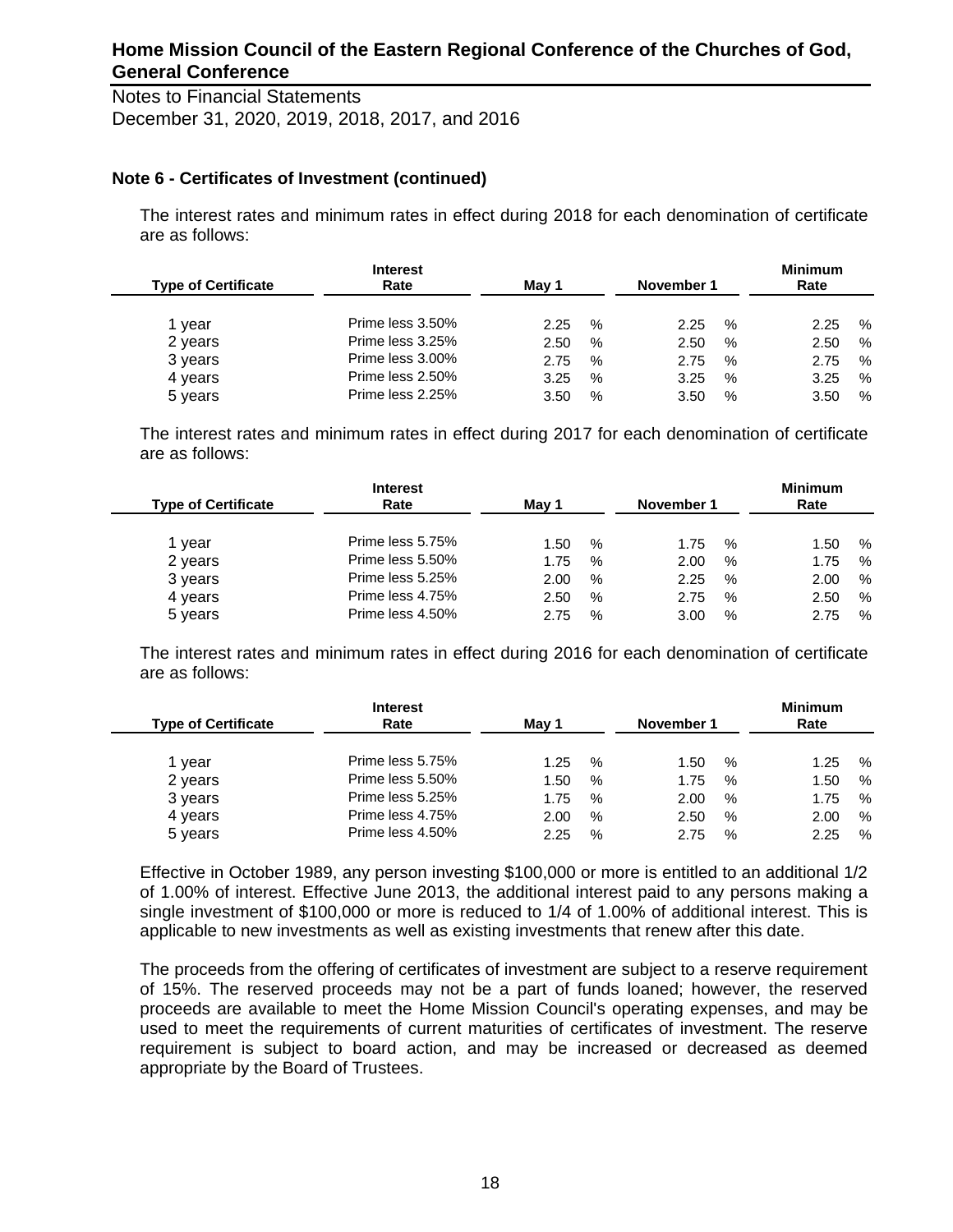Notes to Financial Statements December 31, 2020, 2019, 2018, 2017, and 2016

### **Note 7 - Annuities Payable**

The Home Mission Council no longer offers the purchasing of new annuities. The annuities payable liability is calculated using present value annuity tables. The excess (or deficiency) in the face amount of annuities purchased over the liability determined is recorded as revenue (or expense) in the year of purchase. Subsequent to the year of purchase, the annuities payable liability is adjusted annually for the change in its present value. This change, increase (or decrease), is recognized as an item of revenue (or expense).

Annuity certificates totaling \$3,250 were held at December 31, 2020, 2019, 2018, 2017, and 2016, and bear interest at 6.70% per annum. Interest on the face value of the annuity certificates is accrued monthly and paid-out either semi-annually or annually to the holders of annuity certificates.

### **Note 8 - Income Tax Status**

The Home Mission Council has received a ruling from the Internal Revenue Service (IRS) that it is exempt from federal income tax under Section 501(c)(3).

The Home Mission Council recognizes penalties and interest accrued related to income tax liabilities in the provision (benefit) for income taxes in its statement of activities. For the year ended December 31, 2020, there were no accruals for the payment of penalties and interest. The Home Mission Council follows the standards for accounting for uncertainty in income taxes according to the principles of FASB ASC 740, *Income Taxes*, which prescribes a recognition threshold and measurement attributable for the financial statement recognition and measurement of a tax position taken or expected to be taken in a tax return. Accounting principles generally accepted in the United States of America require management to evaluate tax positions taken by the Home Mission Council, including whether the entity is exempt from income taxes. Management evaluated the tax positions taken and concluded that the Home Mission Council had taken no uncertain tax positions that require recognition or disclosure in the financial statements. Therefore, no provision or liability for income taxes have been included in the financial statements. With few exceptions, the Home Mission Council is no longer subject to income tax examinations by the U.S. Federal, state, or local authorities for years ending prior to 2017.

#### **Note 9 - Statement of Cash Flows**

For purposes of the Statement of Cash Flows, cash includes uninvested cash in bank checking and trust accounts. The Home Mission Council considers all highly liquid investments with a maturity of three months or less when purchased to be cash equivalents.

Interest payments in the amount of \$158,181, \$76,132, \$66,522, \$63,537, and \$68,349 were made during the years ended December 31, 2020, 2019, 2018, 2017, and 2016, respectively.

#### **Note 10 - Disclosure of Cash Balances in Excess of Federally Insured Amounts**

The Home Mission Council maintains its cash in bank deposit accounts, which, at times, may exceed federally insured limits. The Home Mission Council has not experienced any losses in such accounts. The Home Mission Council believes it is not exposed to any significant credit risk on cash and cash equivalents.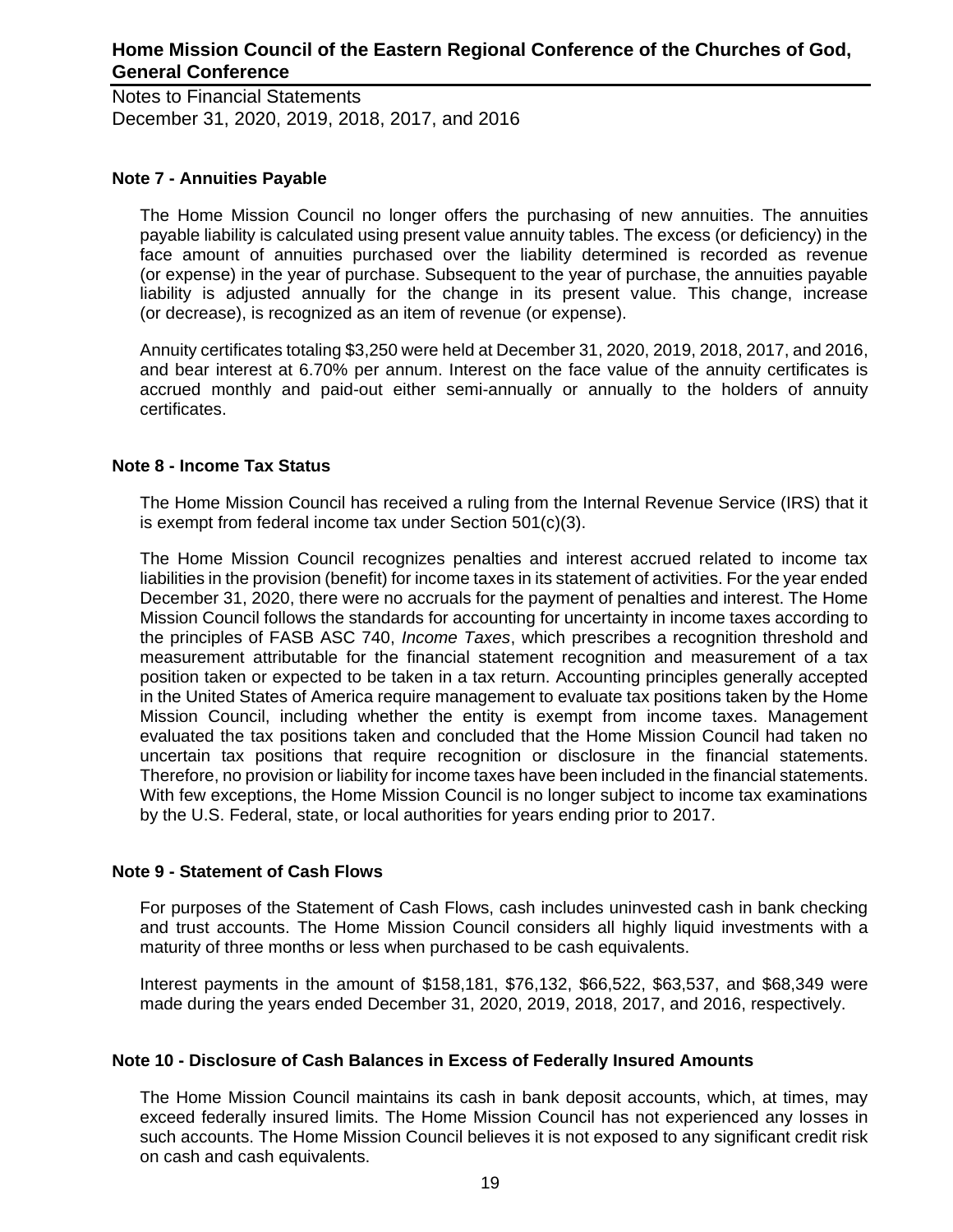Notes to Financial Statements December 31, 2020, 2019, 2018, 2017, and 2016

### **Note 11 - Advertising Costs**

The Home Mission Council expenses advertising costs as they are incurred. There was no advertising expense for the years ended December 31, 2020, 2019, 2018, 2017, and 2016.

#### **Note 12 - Related Party Transactions**

The Eastern Regional Conference, Churches of God is considered a related party to the Home Mission Council. The Home Mission Council is a wholly owned subsidiary of the Eastern Regional Conference, Churches of God.

As of December 31, 2020, 2019, 2018, 2017, and 2016, the Eastern Regional Conference, Churches of God owned certificates of investment totaling \$140,150, \$139,219, \$137,872, \$136,730, and \$135,627, respectively. Total interest expense for the years ended December 31, 2020, 2019, 2018, 2017, and 2016 was \$4,867, \$4,825, \$3,783, \$3,742, and \$3,685, respectively.

### **Note 13 - Fair Value Measurements**

FASC 820-10-05, *Fair Value Measurements and Disclosures*, provides the framework for measuring fair value. That framework provides a fair value hierarchy that prioritizes the inputs to valuation techniques used to measure fair value. The hierarchy gives the highest priority to unadjusted quoted prices in active markets for identical assets or liabilities (Level 1 measurements) and the lowest priority to unobservable inputs (Level 3 measurements). The three levels of the fair value hierarchy under FASC 820 are described as follows:

- Level 1 Inputs to the valuation methodology are unadjusted quoted prices for identical assets or liabilities in active markets that the Home Mission Council has the ability to access.
- Level 2 Inputs to the valuation methodology include other significant observable inputs such as:
	- Quoted prices for similar assets or liabilities in active markets;
	- Quoted prices for identical or similar assets or liabilities in inactive markets;
	- Inputs other than quoted prices that are observable for the asset or liability; and
	- Inputs that are derived principally from or corroborated by observable market data by correlation or other means.

If the asset or liability has a specified (contractual) term, the Level 2 input must be observable for substantially the full term of the asset or liability.

Level 3 - Inputs to the valuation methodology are unobservable and significant to the fair value measurement.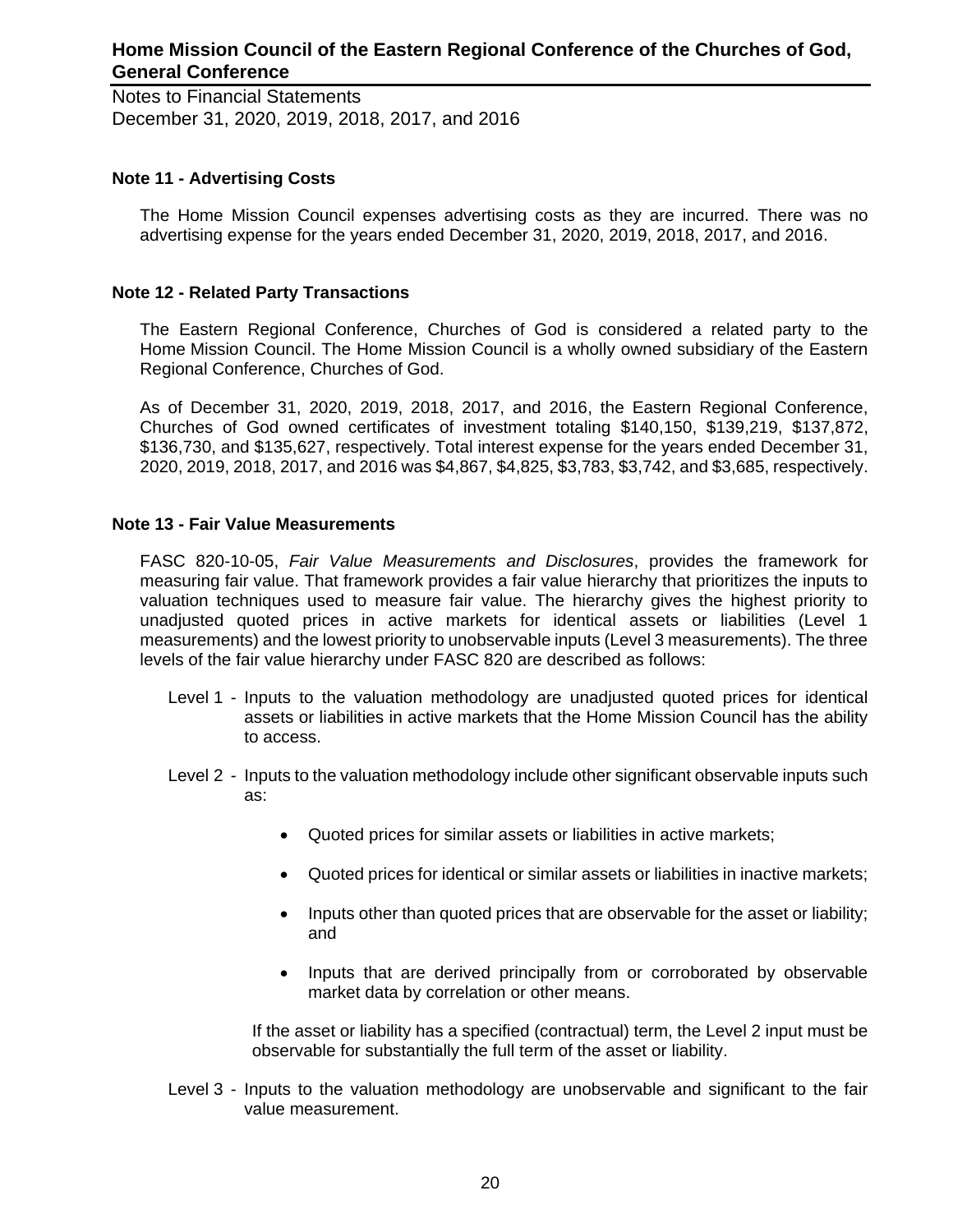Notes to Financial Statements December 31, 2020, 2019, 2018, 2017, and 2016

### **Note 13 - Fair Value Measurements (continued)**

The asset's or liability's level within the fair value hierarchy is based on the lowest level of input that is significant to the fair value measurement. Valuation techniques need to maximize the use of observable inputs and minimize the use of unobservable inputs.

Following is a description of the valuation methodologies and inputs used for assets and liabilities measured at fair value on a recurring basis and recognized in the accompanying statement of financial position, as well as general classification of such assets and liabilities pursuant to the valuation hierarchy. There have been no significant changes in the valuation techniques during the year ended December 31, 2020.

### **Certificates of Deposit**

The carrying amount approximates fair value because of the short-term nature of these investments.

### **Corporate Bonds and Notes**

Fair value is determined by reference to quoted market prices and other relevant information generated by market transactions.

#### **Mutual Funds**

Valued at the daily closing price as reported by the fund. Mutual funds held by Home Mission Council are open-end mutual funds that are registered with the SEC. These funds are required to publish their daily net asset value (NAV) and to transact at that price. The mutual funds held by the Home Mission Council are deemed to be actively traded.

Fair values of assets measured on a recurring basis at December 31, are as follows:

|                                                                            | Fair Value Measurements at Reporting Date Using |           |    |         |         |  |    |              |
|----------------------------------------------------------------------------|-------------------------------------------------|-----------|----|---------|---------|--|----|--------------|
|                                                                            |                                                 | Level 1   |    | Level 2 | Level 3 |  |    | <b>Total</b> |
| <b>December 31, 2020</b><br>Certificates of deposit<br>Corporate bonds and | \$                                              | 5,000     | \$ |         | \$      |  | \$ | 5,000        |
| notes                                                                      |                                                 | 1,849,688 |    |         |         |  |    | 1,849,688    |
| Mutual funds - fixed<br>income                                             |                                                 | 71,427    |    |         |         |  |    | 71,427       |
| <b>Total</b>                                                               |                                                 | 1,926,115 | \$ |         |         |  |    | 1,926,115    |
| <b>December 31, 2019</b>                                                   |                                                 |           |    |         |         |  |    |              |
| Certificates of deposit<br>Corporate bonds and                             | \$                                              | 5,000     | \$ |         | \$      |  | \$ | 5,000        |
| notes<br>Mutual funds - fixed                                              |                                                 | 208,109   |    |         |         |  |    | 208,109      |
| income                                                                     |                                                 | 1,022,215 |    |         |         |  |    | 1,022,215    |
| Total                                                                      |                                                 | 1,235,324 |    |         |         |  |    | 1,235,324    |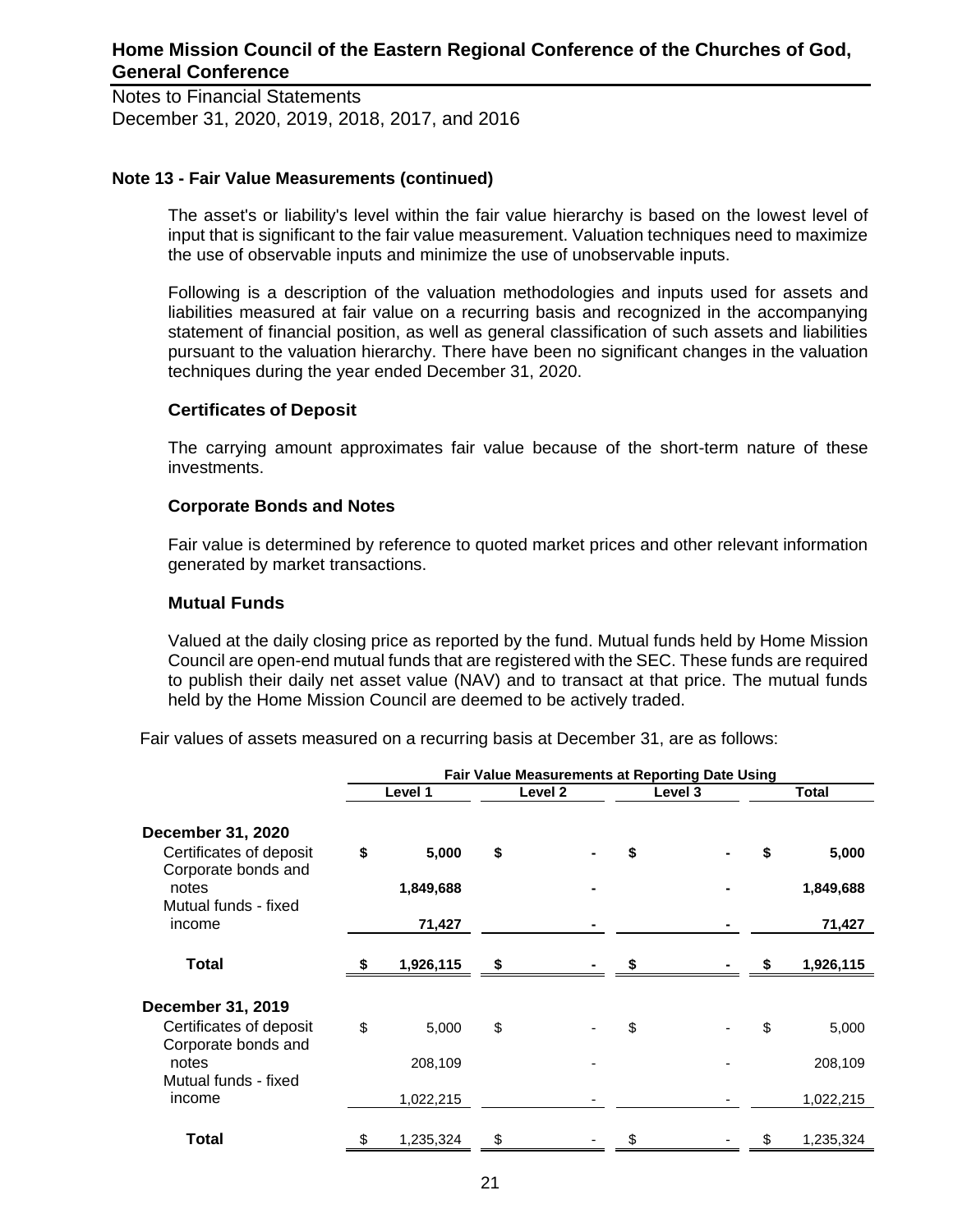Notes to Financial Statements December 31, 2020, 2019, 2018, 2017, and 2016

### **Note 13 - Fair Value Measurements (continued)**

|                                                                             | Fair Value Measurements at Reporting Date Using |         |    |         |         |  |    |              |
|-----------------------------------------------------------------------------|-------------------------------------------------|---------|----|---------|---------|--|----|--------------|
|                                                                             |                                                 | Level 1 |    | Level 2 | Level 3 |  |    | <b>Total</b> |
| <b>December 31, 2018</b><br>Certificates of deposit                         | \$                                              | 5,000   | \$ |         | \$      |  | \$ | 5,000        |
| Mutual funds - fixed<br>income                                              |                                                 | 924,487 |    |         |         |  |    | 924,487      |
| <b>Total</b>                                                                |                                                 | 929,487 | \$ |         | \$      |  | \$ | 929,487      |
| <b>December 31, 2017</b><br>Certificates of deposit<br>Mutual funds - fixed | \$                                              | 5,000   | \$ |         | \$      |  | \$ | 5,000        |
| income                                                                      |                                                 | 961,407 |    |         |         |  |    | 961,407      |
| <b>Total</b>                                                                |                                                 | 966,407 | \$ |         |         |  |    | 966,407      |
| December 31, 2016<br>Certificates of deposit<br>Mutual funds - fixed        | \$                                              | 5,000   | \$ |         | \$      |  | \$ | 5,000        |
| income                                                                      |                                                 | 882,234 |    |         |         |  |    | 882,234      |
| <b>Total</b>                                                                | \$                                              | 887,234 | \$ |         | \$      |  | \$ | 887,234      |

#### **Note 14 - Concentration of Mortgages and Notes Receivable**

The geographic footprint of the Eastern Regional Conference covers Pennsylvania, Maryland, New York, Massachusetts, and Virginia, but is substantially concentrated in Pennsylvania. Accordingly, if economic conditions in these states worsen, particularly in Pennsylvania, the contributions received by borrowing churches may decline, which would adversely affect their ability to repay their mortgages and notes receivable.

At December 31, 2020, \$2,937,293 of the total outstanding \$5,549,979 of mortgages and notes receivable were due from Scotland Campus, Inc. located in Scotland, PA.

#### **Note 15 - Quality of Security for Mortgages and Notes Receivable**

At December 31, 2020, approximately 100% of the aggregate outstanding balance of Home Mission Council's loans was secured by first mortgages. In all cases where mortgages are required, the prospective borrower will be required to submit a satisfactory appraisal demonstrating unencumbered equity in the property in at least the amount of the mortgage. Furthermore, the Eastern Regional Conference has guaranteed payment of each of the loans made by Home Mission Council as of December 31, 2020, with the exception of the Logos Christian Fellowship mortgage, which is guaranteed by the Allegheny Region Church of God, and the three Scotland Campus, Inc. mortgages. However, the Eastern Regional Conference is not obligated to provide guarantees with respect to future loans.